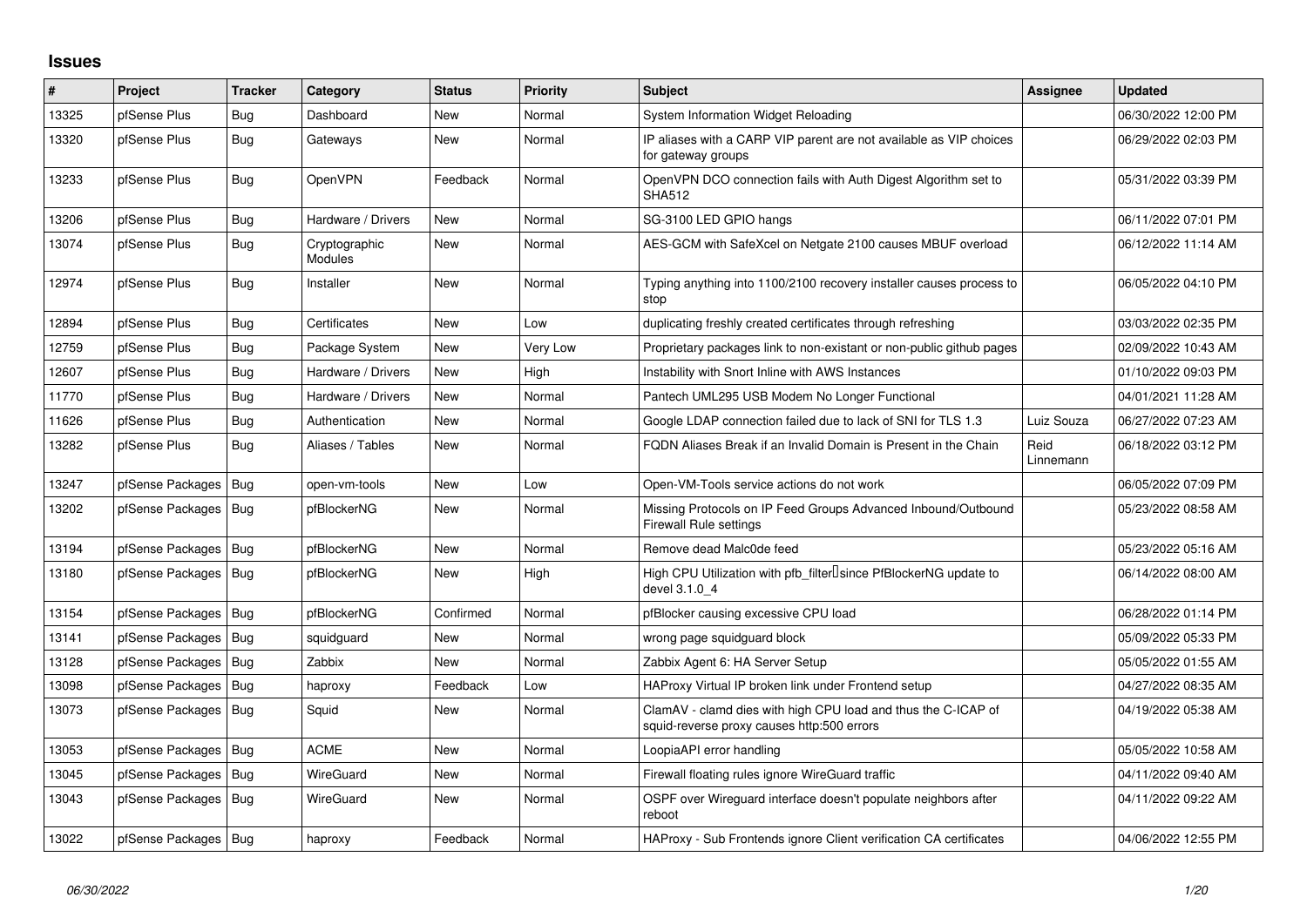| #     | Project                | Tracker | Category                 | <b>Status</b>                 | <b>Priority</b> | <b>Subject</b>                                                                                                                                                          | Assignee | <b>Updated</b>      |
|-------|------------------------|---------|--------------------------|-------------------------------|-----------------|-------------------------------------------------------------------------------------------------------------------------------------------------------------------------|----------|---------------------|
| 13018 | pfSense Packages       | Bug     | pfBlockerNG              | New                           | Normal          | TLD and DNSBL Safesearch DOH conflict disables TLD block when<br>conflicting DOH FQDN is deselected or whitelisted                                                      |          | 04/01/2022 05:59 PM |
| 12982 | pfSense Packages   Bug |         | FreeRADIUS               | New                           | Normal          | FreeRadius RadReply table entries missing from pf                                                                                                                       |          | 06/19/2022 05:38 PM |
| 12956 | pfSense Packages   Bug |         | Suricata                 | Confirmed                     | Normal          | suricata fails to use pcre in SID management (e.g. dropsid.conf)                                                                                                        |          | 04/05/2022 12:52 PM |
| 12951 | pfSense Packages   Bug |         | <b>FRR</b>               | Feedback                      | Normal          | FRR cannot remove IPv6 routes                                                                                                                                           |          | 03/22/2022 09:24 PM |
| 12907 | pfSense Packages   Bug |         | <b>PIMD</b>              | Feedback                      | Normal          | PIMD: Nonexistent interfaces should be hidden/disabled in<br>pimd.conf before bringing up the service                                                                   |          | 03/07/2022 03:51 PM |
| 12899 | pfSense Packages       | Bug     | Suricata                 | <b>New</b>                    | Normal          | Suricata doesn't honor Pass List                                                                                                                                        |          | 03/04/2022 01:22 PM |
| 12845 | pfSense Packages   Bug |         | softflowd                | New                           | Normal          | softflowd wrong vlan tag                                                                                                                                                |          | 02/21/2022 10:40 AM |
| 12822 | pfSense Packages   Bug |         | pfBlockerNG              | New                           | Normal          | IPv4 Source ASN format not working                                                                                                                                      |          | 02/18/2022 10:47 AM |
| 12767 | pfSense Packages   Bug |         | Avahi                    | New                           | Normal          | Package radavahi-daemon does does not exist in current<br>pfSense version and it has been removed"" message on pfSense<br>2.7 restore                                   |          | 02/07/2022 11:28 AM |
| 12751 | pfSense Packages   Bug |         | <b>FRR</b>               | <b>New</b>                    | Normal          | Improve FRR route restoration after gateway events                                                                                                                      |          | 02/06/2022 11:07 PM |
| 12742 | pfSense Packages   Bug |         | FreeRADIUS               | Feedback                      | Normal          | freeRADIUS virtual-server-default: modules dailycounter,<br>monthlycounter, noresetcounter, expire_on_login in authorize<br>section prevent virtual server from loading |          | 03/01/2022 12:45 PM |
| 12732 | pfSense Packages   Bug |         | squidquard               | New                           | High            | Squid https filtering squidquard acl target list - erratic behaviour                                                                                                    |          | 01/26/2022 09:11 AM |
| 12667 | pfSense Packages   Bug |         | WireGuard                | New                           | Normal          | Firewall Crashed After Upgrading Wireguard                                                                                                                              |          | 01/07/2022 09:18 AM |
| 12655 | pfSense Packages       | Bug     | Telegraf                 | New                           | Normal          | telegraf, wireguard plugin failing                                                                                                                                      |          | 12/30/2021 05:51 PM |
| 12538 | pfSense Packages   Bug |         | PIMD                     | New                           | Normal          | PIMD sub-interface bug                                                                                                                                                  |          | 11/20/2021 09:44 PM |
| 12507 | pfSense Packages   Bug |         | softflowd                | <b>Pull Request</b><br>Review | Normal          | Add support for bi-directional flows in softflowd                                                                                                                       |          | 11/11/2021 03:53 AM |
| 12444 | pfSense Packages   Bug |         | ntop                     | New                           | Normal          | ntopng throws errors when viewing single host                                                                                                                           |          | 10/11/2021 12:39 PM |
| 12423 | pfSense Packages   Bug |         | pfBlockerNG              | Feedback                      | Normal          | Dashboard shows "SQLite database missing, Force Reload DNSBL<br>to recover!"                                                                                            |          | 12/31/2021 01:06 PM |
| 12414 | pfSense Packages   Bug |         | pfBlockerNG              | Feedback                      | Normal          | DNSBL SafeSearch page displays input validation error if DoH /<br>DoT blocking is not enabled                                                                           |          | 12/30/2021 02:49 PM |
| 12338 | pfSense Packages   Bug |         | <b>RRD Summary</b>       | New                           | Normal          | RRD Summary does not report data on 3100                                                                                                                                |          | 04/15/2022 02:54 PM |
| 12330 | pfSense Packages   Bug |         | pfBlockerNG              | Feedback                      | Normal          | pfBlockerNG devel creating invalid NAT rules on boot                                                                                                                    |          | 04/21/2022 12:40 PM |
| 12286 | pfSense Packages   Bug |         | FreeRADIUS               | New                           | Normal          | Add support for ntlm auth in LDAP                                                                                                                                       |          | 08/20/2021 08:27 AM |
| 12260 | pfSense Packages   Bug |         | ntop                     | New                           | Normal          | Update popup and version missmatch?                                                                                                                                     |          | 01/08/2022 05:53 AM |
| 12258 | pfSense Packages   Bug |         | WireGuard                | Feedback                      | Normal          | Copy key buttons only work in HTTPS mode                                                                                                                                |          | 02/03/2022 04:57 AM |
| 12188 | pfSense Packages   Bug |         | OpenVPN Client<br>Export | New                           | Normal          | client export breaks multi remote configurations                                                                                                                        |          | 10/02/2021 05:58 PM |
| 12178 | pfSense Packages   Bug |         | WireGuard                | New                           | Low             | WireGuard always shows 'Configuring WireGuard tunnelsdone.'<br>message on boot                                                                                          |          | 07/30/2021 06:58 AM |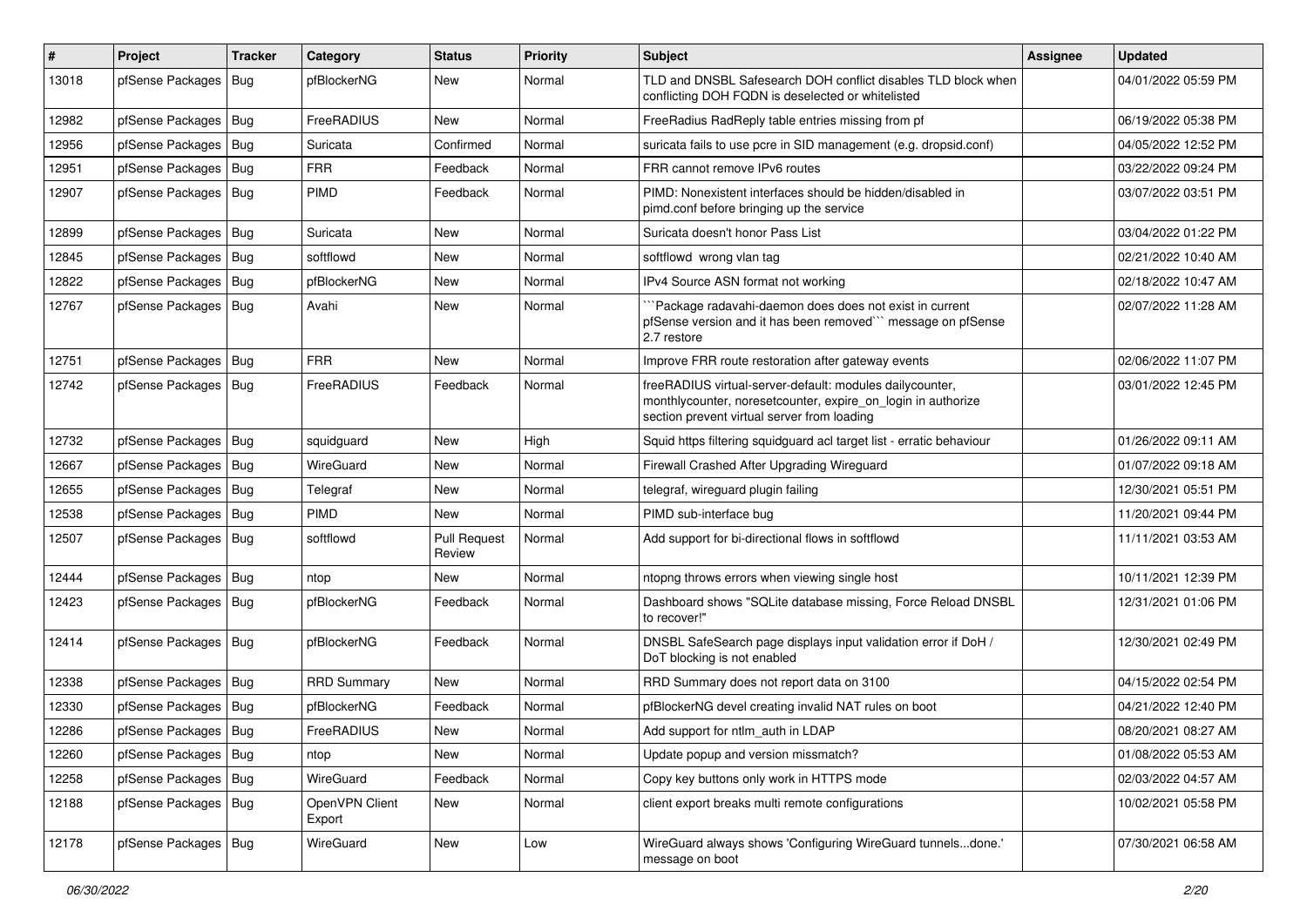| $\vert$ # | Project                | <b>Tracker</b> | Category          | <b>Status</b> | <b>Priority</b> | Subject                                                                              | <b>Assignee</b> | <b>Updated</b>      |
|-----------|------------------------|----------------|-------------------|---------------|-----------------|--------------------------------------------------------------------------------------|-----------------|---------------------|
| 12130     | pfSense Packages       | Bug            | Zeek              | New           | Normal          | Zeek fails to start                                                                  |                 | 07/15/2021 02:00 AM |
| 12126     | pfSense Packages       | Bug            | FreeRADIUS        | New           | Normal          | freeradius3 0.15.7 31                                                                |                 | 10/11/2021 08:21 AM |
| 12114     | pfSense Packages       | Bug            | syslog-ng         | Feedback      | Normal          | syslog-ng only binds to the last specified interface                                 |                 | 04/21/2022 12:40 PM |
| 12084     | pfSense Packages       | Bug            | <b>FRR</b>        | New           | Normal          | libfrr.so.0 error on SG-1100                                                         |                 | 06/26/2021 08:22 AM |
| 12073     | pfSense Packages       | Bug            | <b>NET-SNMP</b>   | Feedback      | Normal          | netsnmptrapd.conf syntax is wrong                                                    |                 | 04/21/2022 12:40 PM |
| 12033     | pfSense Packages       | Bug            | pfBlockerNG       | New           | Normal          | maxmindb and _sqlite3 modules not found                                              |                 | 10/01/2021 04:42 AM |
| 12009     | pfSense Packages   Bug |                | Zabbix            | New           | Normal          | Zabbix Agent starts twice by /etc/rc.start_packages                                  |                 | 06/08/2021 01:35 AM |
| 11980     | pfSense Packages       | Bug            | FreeRADIUS        | Feedback      | Normal          | EAP does not work with SQL backend                                                   |                 | 07/21/2021 07:24 AM |
| 11970     | pfSense Packages       | Bug            | Coreboot          | New           | Normal          | Netgate Firmware Upgrade Doesn't Work on XG-2758                                     |                 | 04/21/2022 12:39 PM |
| 11936     | pfSense Packages       | Bug            | <b>FRR</b>        | Incomplete    | High            | FRR does not connect BGP when using password                                         |                 | 05/19/2021 08:12 AM |
| 11898     | pfSense Packages       | Bug            | apcupsd           | New           | Normal          | PHP error from apcupsd dashboard widget                                              |                 | 05/07/2021 09:12 AM |
| 11848     | pfSense Packages       | Bug            | Squid             | New           | Normal          | Issue with squid cache download speed                                                |                 | 04/23/2021 09:30 PM |
| 11841     | pfSense Packages       | Bug            | <b>FRR</b>        | New           | Normal          | FRR access lists default bahavior changed to permit by default                       |                 | 04/22/2021 09:52 AM |
| 11835     | pfSense Packages       | Bug            | <b>FRR</b>        | New           | Normal          | FRR OSPF redistributed connected routes disappearing                                 |                 | 04/22/2021 07:11 AM |
| 11802     | pfSense Packages       | Bug            | FreeRADIUS        | New           | Normal          | FreeRADIUS sync                                                                      |                 | 05/10/2021 04:18 AM |
| 11780     | pfSense Packages       | Bug            | Suricata          | New           | Very High       | Suricata package fails to prune suricata.log                                         |                 | 08/06/2021 07:18 AM |
| 11777     | pfSense Packages       | Bug            | Unbound           | New           | Very Low        | Input validation prevents DNS Resolver from being disabled                           |                 | 04/05/2021 05:51 PM |
| 11763     | pfSense Packages       | Bug            | Status_Monitoring | <b>New</b>    | Normal          | Traffic graphs refresh issue                                                         |                 | 05/03/2021 09:44 AM |
| 11742     | pfSense Packages       | Bug            | Suricata          | New           | Normal          | Blocking / Unblocking is not working correctly.                                      |                 | 09/01/2021 11:08 AM |
| 11650     | pfSense Packages   Bug |                | <b>FRR</b>        | New           | Very Low        | FRR configuration broken on restore of manually edited FRR config<br>sections        |                 | 03/10/2021 08:50 AM |
| 11610     | pfSense Packages       | Bug            | NET-SNMP          | New           | Normal          | NET-SNMP is not setting the correct permissions on AgentX                            |                 | 06/28/2021 07:54 AM |
| 11592     | pfSense Packages       | Bug            | node exporter     | New           | Normal          | Node exporter can not read system statistics                                         |                 | 10/15/2021 09:37 PM |
| 11572     | pfSense Packages       | Bug            | pfBlockerNG       | New           | High            | Auto created firewall rules have IPv4 as protocol only - even for<br>IPv6 lists.     |                 | 06/25/2022 10:59 AM |
| 11563     | pfSense Packages       | Bug            | <b>BIND</b>       | <b>New</b>    | High            | BIND GUI writes TXT records > 255 characters                                         |                 | 02/27/2021 07:11 AM |
| 11530     | pfSense Packages       | Bug            | ntop              | Feedback      | Low             | ntopng 4.2 needs to be updated to 4.3, Bug when accessing a host<br>for details      |                 | 03/05/2022 08:35 PM |
| 11525     | pfSense Packages   Bug |                | Suricata          | New           | Normal          | pfsense 2.5.0 release version for vlan issue to suricata                             |                 | 11/11/2021 08:16 AM |
| 11522     | pfSense Packages   Bug |                | Zabbix            | New           | Normal          | fping6 error                                                                         |                 | 02/24/2021 07:13 AM |
| 11509     | pfSense Packages   Bug |                | <b>LCDProc</b>    | New           | Low             | LCD package - not starting at boot - stop and start in Status Window<br>not possible |                 | 02/23/2021 10:55 AM |
| 11493     | pfSense Packages   Bug |                | Zabbix            | New           | Very Low        | After upgrade zabbix proxy wont start                                                |                 | 02/21/2021 05:31 AM |
| 11490     | pfSense Packages   Bug |                | Service Watchdog  | New           | Very Low        | Service Watchdog - Impacts Reboots and Package Updates                               |                 | 02/22/2021 12:07 PM |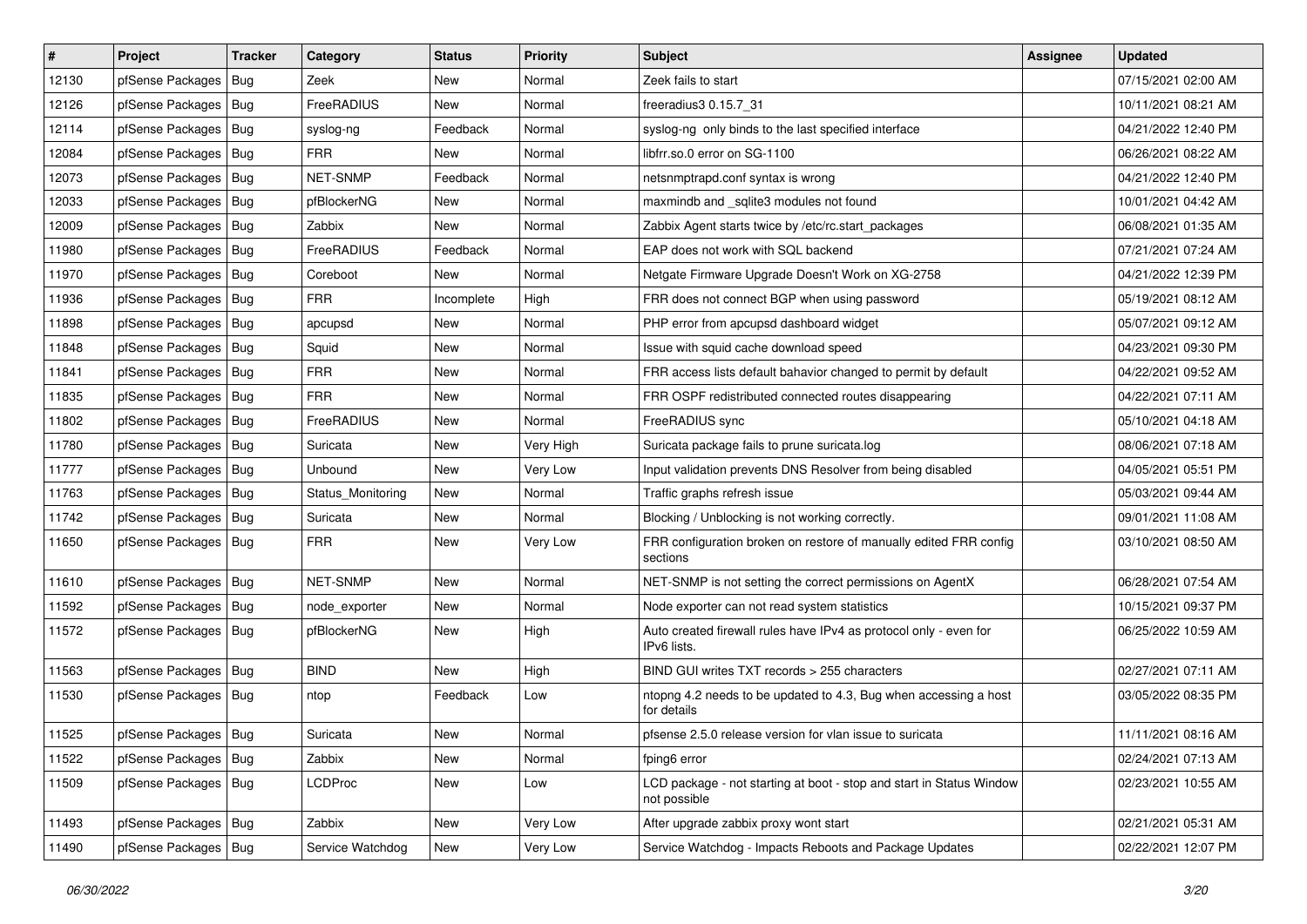| $\vert$ # | Project                | <b>Tracker</b> | Category        | <b>Status</b>                 | <b>Priority</b> | Subject                                                                                                                             | <b>Assignee</b> | <b>Updated</b>      |
|-----------|------------------------|----------------|-----------------|-------------------------------|-----------------|-------------------------------------------------------------------------------------------------------------------------------------|-----------------|---------------------|
| 11479     | pfSense Packages       | Bug            | snmptt          | New                           | Normal          | snmptt 1.4.2 does not work in daemon mode                                                                                           |                 | 02/20/2021 04:37 PM |
| 11434     | pfSense Packages       | Bug            | squidguard      | Feedback                      | Normal          | SquidGuard over 1.16.18 11                                                                                                          |                 | 04/21/2022 12:40 PM |
| 11414     | pfSense Packages       | Bug            | pfBlockerNG     | New                           | Normal          | Enabling feed "Public_DNS4_all" breaks some Google services                                                                         |                 | 02/13/2021 02:46 AM |
| 11398     | pfSense Packages       | Bug            | pfBlockerNG     | New                           | Normal          | pfBlocker upgrade hangs forever                                                                                                     |                 | 04/21/2022 12:39 PM |
| 11377     | pfSense Packages       | <b>Bug</b>     | <b>FRR</b>      | <b>Pull Request</b><br>Review | Normal          | <b>FRR</b> deinstall                                                                                                                |                 | 03/10/2021 08:21 AM |
| 11375     | pfSense Packages       | Bug            | apcupsd         | <b>New</b>                    | Normal          | UPS Type <blank> for USB APC</blank>                                                                                                |                 | 02/26/2021 11:10 AM |
| 11261     | pfSense Packages       | <b>Bug</b>     | pfBlockerNG     | <b>New</b>                    | Normal          | pfBlockerNG ASN numbers in IPv4 (/IPv6) Custom_List generate<br>error(s) "Invalid numeric literal at line 1, column 7"              |                 | 01/28/2021 08:34 AM |
| 11235     | pfSense Packages       | Bug            | Filer           | New                           | Normal          | Filer run script when "state" unchanged                                                                                             |                 | 01/08/2021 07:24 AM |
| 11185     | pfSense Packages       | <b>Bug</b>     | ntop            | Feedback                      | Normal          | Redis service stopping before NtopNg                                                                                                |                 | 04/21/2022 12:40 PM |
| 11182     | pfSense Packages       | Bug            | <b>NRPE</b>     | <b>New</b>                    | Normal          | NRPE in HA syncs the bind IP                                                                                                        |                 | 12/01/2021 02:15 AM |
| 11158     | pfSense Packages       | Bug            | <b>FRR</b>      | New                           | High            | <b>FRR Prefix Lists</b>                                                                                                             |                 | 12/30/2020 04:55 PM |
| 11074     | pfSense Packages       | Bug            | <b>BIND</b>     | New                           | Low             | bind Zone Settings Zones, Save button opens "Confirmation<br>required to save changes"                                              |                 | 11/16/2020 11:08 AM |
| 11040     | pfSense Packages       | Bug            | pfBlockerNG     | <b>New</b>                    | Normal          | pfb filter core faults when clearing firewall log                                                                                   |                 | 11/07/2020 01:44 PM |
| 11036     | pfSense Packages       | Bug            | haproxy         | New                           | Normal          | <b>HAproxy ACL</b>                                                                                                                  |                 | 02/11/2022 11:27 AM |
| 11000     | pfSense Packages       | Bug            | haproxy         | <b>New</b>                    | Very Low        | haproxy deprecated trick suggested                                                                                                  |                 | 12/23/2020 02:55 PM |
| 10994     | pfSense Packages       | Bug            | squidguard      | New                           | Low             | SquidGuard Blacklists Restore Default button does not work                                                                          |                 | 10/20/2020 12:26 PM |
| 10990     | pfSense Packages   Bug |                | <b>NET-SNMP</b> | Feedback                      | Normal          | net-snmp IPv6 listen address needs to be wrapped in square<br>brackets                                                              |                 | 03/19/2021 05:09 AM |
| 10989     | pfSense Packages       | Bug            | Snort           | New                           | Low             | Snort alert page has hidden characters in IPv6 address                                                                              |                 | 10/17/2020 04:06 PM |
| 10936     | pfSense Packages       | Bug            | haproxy         | Feedback                      | Normal          | both haproxy/haproxy-devel non-existent option lb-agent-chk                                                                         |                 | 04/21/2022 12:40 PM |
| 10935     | pfSense Packages       | Bug            | <b>FRR</b>      | <b>New</b>                    | Normal          | FRR 0.6.7-6 - BGPD service recycled IPv6 without Route Map                                                                          |                 | 12/30/2020 05:00 PM |
| 10900     | pfSense Packages       | Bug            | Backup          | Feedback                      | Normal          | /packages/backup/backup.php?a=download&t=backup HTTP 504,<br>or Sends PHP Error Message as ASCII/Text file Named<br>pfsense.bak.tgz |                 | 04/05/2022 01:51 AM |
| 10845     | pfSense Packages       | <b>Bug</b>     | apcupsd         | New                           | Normal          | apcupsd doesn't stop when not enabled                                                                                               |                 | 08/24/2020 10:16 AM |
| 10791     | pfSense Packages       | Bug            | PIMD            | New                           | Normal          | Valid (vlan)interfaces do not get vif reporting "Invalid phyint<br>address"                                                         |                 | 10/06/2020 09:20 AM |
| 10783     | pfSense Packages   Bug |                | ntop            | New                           | Normal          | NtopNG is very unstable on arm64                                                                                                    |                 | 07/22/2020 09:07 AM |
| 10760     | pfSense Packages       | Bug            | <b>BIND</b>     | New                           | High            | pfSense BIND 9.14.12 server terminates due to assertion failure                                                                     |                 | 07/11/2020 04:53 PM |
| 10695     | pfSense Packages       | Bug            | FreeRADIUS      | New                           | Normal          | FreeRadius Accounting skipping MBs after reboot due to power<br>down                                                                |                 | 06/24/2020 04:49 AM |
| 10693     | pfSense Packages   Bug |                | <b>BIND</b>     | New                           | Normal          | pfSense Bind Zone Editor UI does not update zone serial number<br>when a change is made                                             |                 | 09/01/2021 12:51 AM |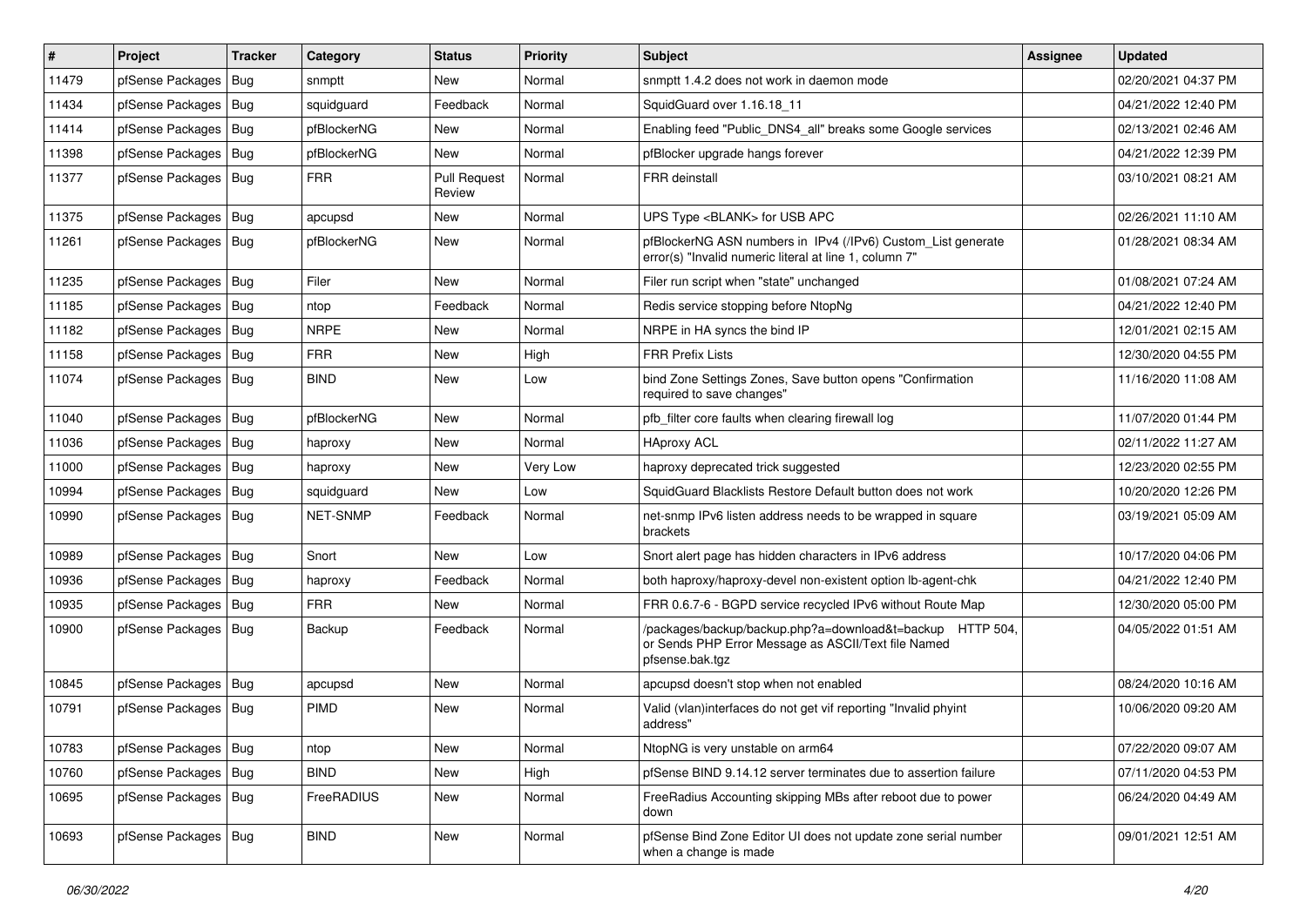| #     | Project                | <b>Tracker</b> | Category          | <b>Status</b> | <b>Priority</b> | Subject                                                                                                                                                     | <b>Assignee</b> | <b>Updated</b>      |
|-------|------------------------|----------------|-------------------|---------------|-----------------|-------------------------------------------------------------------------------------------------------------------------------------------------------------|-----------------|---------------------|
| 10692 | pfSense Packages       | Bug            | PIMD              | Feedback      | Normal          | PIMD starts twice at boot                                                                                                                                   |                 | 04/21/2022 12:40 PM |
| 10608 | pfSense Packages       | Bug            | Squid             | Feedback      | Normal          | Update squid port to 4.11-p2                                                                                                                                |                 | 03/02/2021 04:00 AM |
| 10606 | pfSense Packages       | Bug            | Snort             | New           | Normal          | Snort Inline stopped working after upgrade to FreeBSD 12.1<br>(network traffic blocked after heavy load randomly)                                           |                 | 05/28/2020 10:06 AM |
| 10601 | pfSense Packages       | Bug            | Status_Monitoring | New           | Normal          | Dashboard->Traffic Graphs Scale is capped for outbound                                                                                                      |                 | 05/29/2020 10:13 AM |
| 10590 | pfSense Packages       | <b>Bug</b>     | pfBlockerNG       | New           | Normal          | pfBlockerNG: Invalid argument supplied for foreach()                                                                                                        |                 | 05/26/2020 08:22 AM |
| 10526 | pfSense Packages   Bug |                | pfBlockerNG       | <b>New</b>    | Normal          | Package pfBlockerNG Crashes on Alert view                                                                                                                   |                 | 05/04/2020 08:59 AM |
| 10516 | pfSense Packages       | Bug            | <b>FRR</b>        | <b>New</b>    | Normal          | <b>FRR Access list</b>                                                                                                                                      |                 | 12/06/2020 11:02 PM |
| 10503 | pfSense Packages       | Bug            | <b>FRR</b>        | New           | Normal          | Flapping any GW in multi-WAN influences restating all IPsec<br>tunnels in FRR which leads to dropping all IPsec VTI static routes<br>and related BGP issues |                 | 05/08/2020 07:51 PM |
| 10502 | pfSense Packages       | <b>Bug</b>     | lldpd             | In Progress   | Normal          | LLDP spamming errors on Netgate XG-7100                                                                                                                     |                 | 04/21/2022 12:39 PM |
| 10487 | pfSense Packages       | Bug            | Telegraf          | New           | Normal          | Telegraf package not sending logs to influxdb server                                                                                                        |                 | 05/03/2020 07:09 PM |
| 10445 | pfSense Packages       | Bug            | <b>BIND</b>       | Feedback      | Normal          | BIND crashed when added RPZ. rpz is not a master or slave zone.                                                                                             |                 | 04/21/2022 12:40 PM |
| 10436 | pfSense Packages       | Bug            | softflowd         | New           | Normal          | softflowd no longer sends flow data after upgrade ( $v0.9.9$ 1 -><br>v1.0.0                                                                                 |                 | 06/07/2022 12:25 AM |
| 10426 | pfSense Packages       | Bug            | Filer             | Feedback      | Normal          | Filer must validate that File name is unig                                                                                                                  |                 | 04/20/2022 11:02 AM |
| 10393 | pfSense Packages       | Bug            | syslog-ng         | Feedback      | Normal          | Syslog-ng TLS support is broken                                                                                                                             |                 | 04/21/2022 12:40 PM |
| 10370 | pfSense Packages       | <b>Bug</b>     | ntop              | New           | Normal          | ntopng Timeseries not send to InfluxDB                                                                                                                      |                 | 03/30/2020 09:42 AM |
| 10330 | pfSense Packages       | <b>Bug</b>     | <b>BIND</b>       | Feedback      | Normal          | BIND zone configuration displays wrong DS resource record with<br>inline DNSSEC signing enabled                                                             |                 | 04/21/2022 12:40 PM |
| 10292 | pfSense Packages       | <b>Bug</b>     | Suricata          | <b>New</b>    | Normal          | Suricata not respecting SID Mgmt list                                                                                                                       |                 | 02/27/2020 01:02 PM |
| 10279 | pfSense Packages       | Bug            | open-vm-tools     | New           | Normal          | pfSense's OpenVM Tools on ESXi 6.7 no longer provides guest vm<br>functionality                                                                             |                 | 03/01/2020 06:07 PM |
| 10278 | pfSense Packages       | <b>Bug</b>     | pfBlockerNG       | New           | Normal          | pfBlockerNG: Formatting issue on DNSBL stats page                                                                                                           |                 | 02/24/2020 01:36 PM |
| 10265 | pfSense Packages       | <b>Bug</b>     | <b>Notes</b>      | New           | Very Low        | Adding a Note with malformed title will force system restore                                                                                                |                 | 02/27/2020 10:12 AM |
| 10253 | pfSense Packages       | <b>Bug</b>     | pfBlockerNG       | New           | Normal          | pfblockerng-devel uses user interface for VIP causing issues with<br>other services                                                                         |                 | 02/11/2020 09:17 AM |
| 10252 | pfSense Packages       | Bug            | pfBlockerNG       | <b>New</b>    | High            | pfblockerng-devel                                                                                                                                           |                 | 02/11/2020 05:18 PM |
| 10188 | pfSense Packages   Bug |                | pfBlockerNG       | New           | Normal          | Reputation tab is not working                                                                                                                               |                 | 01/24/2020 10:06 AM |
| 10164 | pfSense Packages   Bug |                | pfBlockerNG       | New           | Normal          | pfBlockerNG dashboard widget position is not maintained when<br>updating                                                                                    |                 | 01/06/2020 10:06 AM |
| 9999  | pfSense Packages   Bug |                | pfBlockerNG       | New           | Normal          | unbound fatal error if System Domain in DNSBL and System<br>Domain Local Zone Type is Redirect                                                              |                 | 12/25/2019 08:10 AM |
| 9934  | pfSense Packages       | Bug            | Suricata          | New           | Normal          | suricata update kills WAN interface                                                                                                                         |                 | 02/20/2020 09:17 AM |
| 9895  | pfSense Packages   Bug |                | Snort             | New           | Normal          | snort reinstallation failed                                                                                                                                 |                 | 06/23/2021 08:01 AM |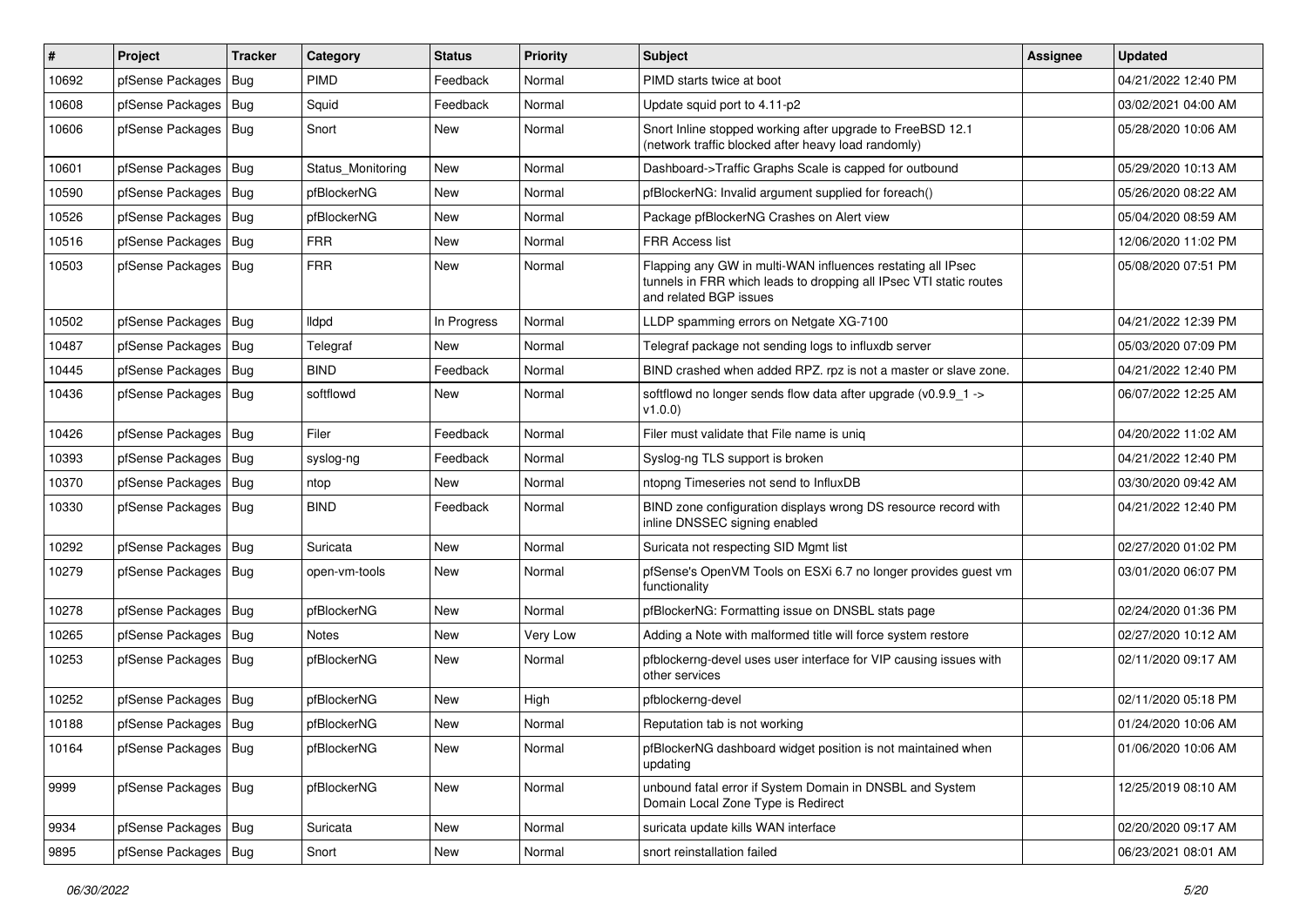| $\pmb{\#}$ | Project                | <b>Tracker</b> | Category    | <b>Status</b> | Priority | <b>Subject</b>                                                                                                                             | <b>Assignee</b> | <b>Updated</b>      |
|------------|------------------------|----------------|-------------|---------------|----------|--------------------------------------------------------------------------------------------------------------------------------------------|-----------------|---------------------|
| 9724       | pfSense Packages       | <b>Bug</b>     | pfBlockerNG | <b>New</b>    | High     | pfblockerng-firewall-filter-service-will-not-start                                                                                         |                 | 09/05/2019 06:32 AM |
| 9707       | pfSense Packages   Bug |                | pfBlockerNG | New           | Normal   | Some networks already existing in deny Feeds are not stopped<br>even if existing in custom deny list                                       |                 | 08/28/2019 10:03 AM |
| 9676       | pfSense Packages       | Bug            | pfBlockerNG | <b>New</b>    | Normal   | AS lookup fails                                                                                                                            |                 | 12/26/2019 12:17 AM |
| 9662       | pfSense Packages   Bug |                | pfBlockerNG | New           | Normal   | PfblockerNG do not update after pfsense reboot and wait for next<br>cron task                                                              |                 | 08/20/2019 09:00 AM |
| 9568       | pfSense Packages       | Bug            | Squid       | <b>New</b>    | Normal   | UFSSwapDir::openLog: Failed to open swap log.                                                                                              |                 | 05/29/2019 09:18 PM |
| 9500       | pfSense Packages       | Bug            | haproxy     | <b>New</b>    | Normal   | HAproxy does not delete non-applicable action config                                                                                       |                 | 01/18/2022 06:28 AM |
| 9497       | pfSense Packages       | Bug            | AWS VPC     | New           | Normal   | AWS VPN Wizard: WebGUI times out.                                                                                                          |                 | 11/13/2019 10:07 AM |
| 9495       | pfSense Packages       | Bug            | AWS VPC     | New           | Normal   | AWS VPC VPN wizard produces incorrect config (SHA256 should<br>be SHA1)                                                                    |                 | 08/19/2019 02:45 PM |
| 9486       | pfSense Packages       | Bug            | softflowd   | <b>New</b>    | Very Low | ifindex values used for softflowd are incorrect                                                                                            |                 | 08/14/2019 02:30 PM |
| 9348       | pfSense Packages       | Bug            | <b>ACME</b> | New           | Normal   | Results of Acme certificate issuance/renewal are not properly<br>formatted                                                                 |                 | 02/22/2019 12:08 PM |
| 9337       | pfSense Packages       | Bug            | Telegraf    | New           | Normal   | Telegraf ping input fails                                                                                                                  |                 | 02/18/2019 10:40 AM |
| 9286       | pfSense Packages       | Bug            | squidquard  | <b>New</b>    | Normal   | squidGuard - Unable to change IP for sgerror.php URL in<br>configuration                                                                   |                 | 11/13/2019 10:07 AM |
| 9261       | pfSense Packages       | Bug            | haproxy     | New           | Normal   | haproxy GUI failure                                                                                                                        |                 | 01/08/2019 12:41 PM |
| 9247       | pfSense Packages       | <b>Bug</b>     | haproxy     | <b>New</b>    | Low      | HAProxy multiple server selection on stats pages doesn't work                                                                              |                 | 01/02/2019 04:44 PM |
| 9229       | pfSense Packages   Bug |                | Tinc        | New           | Normal   | Tinc package: no way of specifying multiple critical configuration<br>parameters from web interface                                        |                 | 08/13/2019 09:25 AM |
| 9143       | pfSense Packages       | <b>Bug</b>     | ntop        | <b>New</b>    | Normal   | ntopng not displaying values in historical correctly                                                                                       |                 | 11/22/2018 07:24 AM |
| 9139       | pfSense Packages   Bug |                | Telegraf    | New           | Normal   | telegraf: add ping for default gateway(s)                                                                                                  |                 | 05/21/2020 04:23 PM |
| 9138       | pfSense Packages   Bug |                | Telegraf    | <b>New</b>    | Normal   | telegraf: add section for custom config lines                                                                                              |                 | 02/18/2019 03:36 PM |
| 9079       | pfSense Packages       | Bug            | ntop        | <b>New</b>    | Normal   | High CPU usage of ntopng even during IDLE and no network traffic                                                                           |                 | 12/16/2018 02:40 PM |
| 9025       | pfSense Packages       | Bug            | squidguard  | New           | Normal   | SquidGard + Target categories                                                                                                              |                 | 10/08/2018 01:00 AM |
| 9012       | pfSense Packages       | Bug            | Squid       | New           | Very Low | Captive Portal authentication in Squid Proxy Server does not work                                                                          |                 | 10/12/2019 05:06 AM |
| 8909       | pfSense Packages       | <b>Bug</b>     | Tinc        | New           | Normal   | tinc package makes /rc.newwanip looping forever                                                                                            |                 | 08/13/2019 09:25 AM |
| 8902       | pfSense Packages       | Bug            | haproxy     | New           | Normal   | HAproxy package not use custom DNS for lookup on apply new<br>config                                                                       |                 | 09/16/2018 08:16 AM |
| 8752       | pfSense Packages   Bug |                | squidguard  | New           | Normal   | For SquidGuard in "Common ACL" menu "Target Rules List"<br>'access" option always stays with default value '---' for my Target<br>category |                 | 08/06/2018 05:53 AM |
| 8705       | pfSense Packages   Bug |                | syslog-ng   | <b>New</b>    | Normal   | Syslog-NG error in latest snapshot                                                                                                         |                 | 07/27/2018 10:17 AM |
| 8589       | pfSense Packages   Bug |                | FreeRADIUS  | New           | Normal   | FreeRadius 0.15.5 2 ignoring tunnelled-reply=no                                                                                            |                 | 02/18/2019 03:40 PM |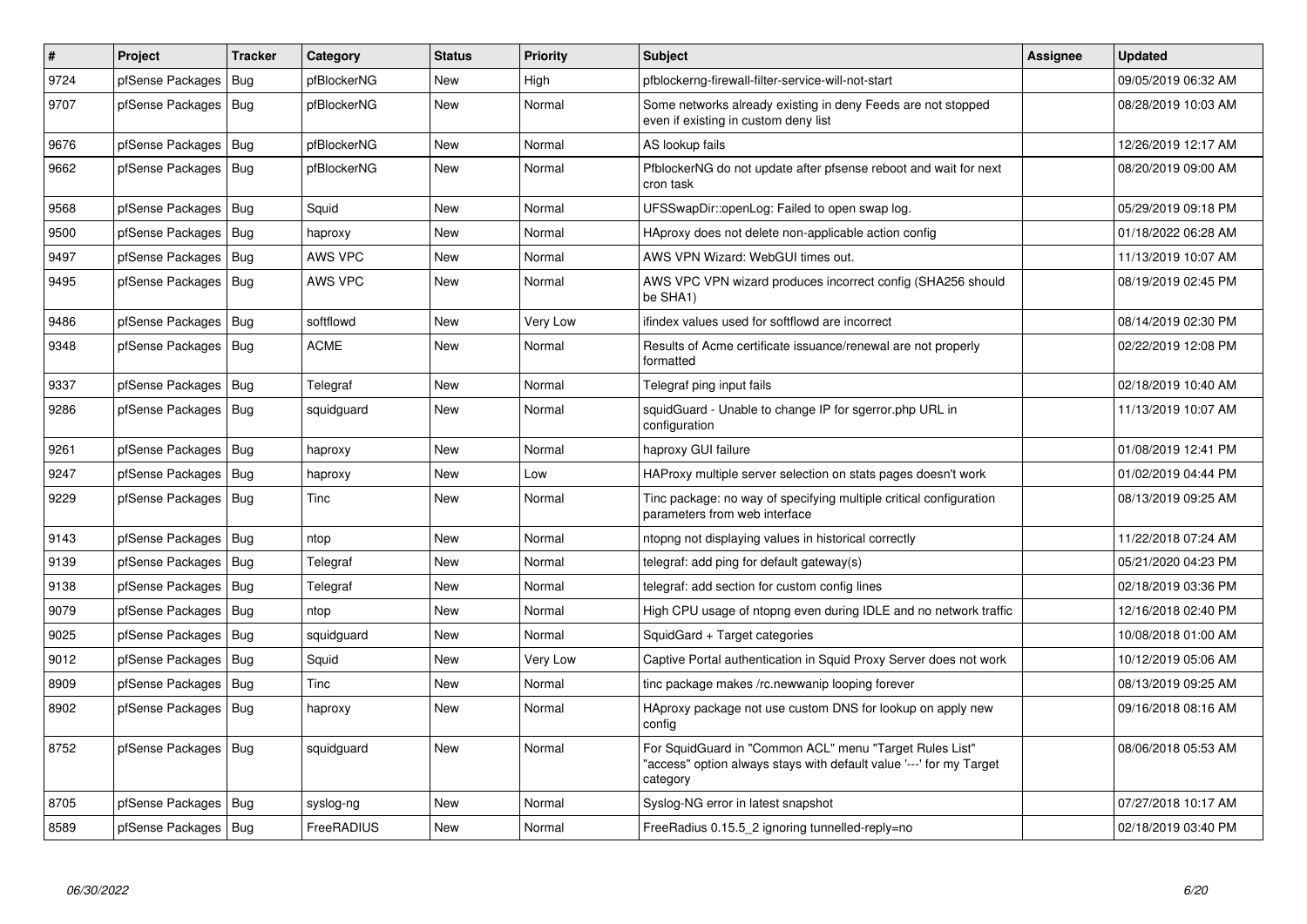| $\#$ | Project                | <b>Tracker</b> | Category    | <b>Status</b> | <b>Priority</b> | <b>Subject</b>                                                                                            | Assignee | <b>Updated</b>      |
|------|------------------------|----------------|-------------|---------------|-----------------|-----------------------------------------------------------------------------------------------------------|----------|---------------------|
| 8560 | pfSense Packages       | Bug            | <b>ACME</b> | <b>New</b>    | Normal          | ACME: can't update DNS records in DNSMadeEasy registar for<br>several domains with different API keys/ids |          | 06/08/2018 01:28 PM |
| 8513 | pfSense Packages   Bug |                | FreeRADIUS  | <b>New</b>    | High            | Freeradius 3.x Idap problem                                                                               |          | 02/18/2019 05:22 PM |
| 8454 | pfSense Packages   Bug |                | arpwatch    | New           | Very Low        | Arpwatch package break email notifications from other sources                                             |          | 06/23/2022 07:49 PM |
| 8438 | pfSense Packages       | Bug            | haproxy     | <b>New</b>    | High            | haproxy: can't use ACL for cert with http-response actions                                                |          | 05/24/2018 01:12 PM |
| 8295 | pfSense Packages   Bug |                | syslog-ng   | <b>New</b>    | Normal          | syslog-ng logrotates tls files                                                                            |          | 02/14/2018 06:12 AM |
| 8264 | pfSense Packages   Bug |                | FreeRADIUS  | <b>New</b>    | Normal          | Radiusd restart on WAN change results in freeradius not running<br>(and possible solution)                |          | 04/21/2022 12:39 PM |
| 8251 | pfSense Packages   Bug |                | FreeRADIUS  | Feedback      | Normal          | Captiveportal + FreeRadius "Last activity" resets to Session start                                        |          | 08/13/2019 11:10 AM |
| 8229 | pfSense Packages   Bug |                | syslog-ng   | <b>New</b>    | Normal          | syslog-ng stops parsing logs after logrotate run                                                          |          | 01/26/2018 12:00 PM |
| 8213 | pfSense Packages   Bug |                | haproxy     | New           | Normal          | acl src file not populated from alias                                                                     |          | 12/21/2017 02:02 PM |
| 8197 | pfSense Packages   Bug |                | <b>BIND</b> | New           | Normal          | BIND UI fails to properly update zone with inline DNSSEC signing<br>enabled                               |          | 02/18/2019 05:23 PM |
| 8180 | pfSense Packages   Bug |                | syslog-ng   | <b>New</b>    | Normal          | syslog-ng default log file                                                                                |          | 01/16/2018 12:53 PM |
| 7954 | pfSense Packages   Bug |                | Squid       | Confirmed     | Normal          | Package upgrade/reinstall gets stuck on deinstall if the<br>package-provided service is not running       |          | 10/18/2017 12:04 PM |
| 7797 | pfSense Packages   Bug |                | Squid       | Feedback      | Normal          | Squid Reverse Proxy alternating between destinations                                                      |          | 04/21/2022 12:40 PM |
| 7462 | pfSense Packages   Bug |                | haproxy     | <b>New</b>    | Normal          | HAproxy not rebinding properly after WAN DHCP IP change                                                   |          | 01/11/2018 09:15 AM |
| 7453 | pfSense Packages   Bug |                | <b>ACME</b> | New           | Normal          | DNS-ovh need to save or display consumer key                                                              |          | 04/06/2017 10:54 AM |
| 7403 | pfSense Packages   Bug |                | FreeRADIUS  | <b>New</b>    | Normal          | Captive Portal + freeradius2 + MySQL problems with German<br>Umlaut                                       |          | 03/17/2017 09:12 AM |
| 7388 | pfSense Packages   Bug |                | Suricata    | <b>New</b>    | High            | Suricata does not property recognize MTU for PPPOE interfaces                                             |          | 03/15/2017 05:17 AM |
| 7039 | pfSense Packages   Bug |                | haproxy     | Feedback      | Normal          | HAProxy backend configuration does not handle intermediate CAs<br>properly                                |          | 04/21/2022 12:40 PM |
| 6988 | pfSense Packages   Bug |                | Snort       | <b>New</b>    | High            | SNORT Package PHP memory error                                                                            |          | 06/28/2018 10:00 PM |
| 6861 | pfSense Packages   Bug |                | haproxy     | <b>New</b>    | Normal          | Ha-Proxy duplicated backend used in place of original backend                                             |          | 02/18/2019 05:30 PM |
| 6784 | pfSense Packages   Bug |                | haproxy     | <b>New</b>    | Normal          | HAProxy version .48 will not use URL Table Alias for front end<br>listener                                |          | 02/18/2019 05:32 PM |
| 6521 | pfSense Packages   Bug |                | squidguard  | <b>New</b>    | Normal          | pfsense 2.3.1 squidguard -> Groups ACL -> Target Rules List<br>missing                                    |          | 06/25/2016 10:49 PM |
| 6471 | pfSense Packages   Bug |                | squidguard  | New           | Normal          | pfsense 2.3.1 squidguard -> common ACL -> Target Rules List<br>missing                                    |          | 06/08/2016 06:22 PM |
| 6083 | pfSense Packages   Bug |                | Squid       | New           | Normal          | Suqid Realtime Monitor / Squid Cache Table not diplaying correctly                                        |          | 12/06/2016 07:25 AM |
| 5751 | pfSense Packages   Bug |                | squidguard  | New           | Normal          | SquidGuard target categories not saved when long "Domain List" is<br>provided                             |          | 01/10/2016 08:55 AM |
| 3962 | pfSense Packages   Bug |                | ladvd       | Confirmed     | Normal          | LADVD interface handling issues with lagg and bridge                                                      |          | 12/05/2016 01:59 PM |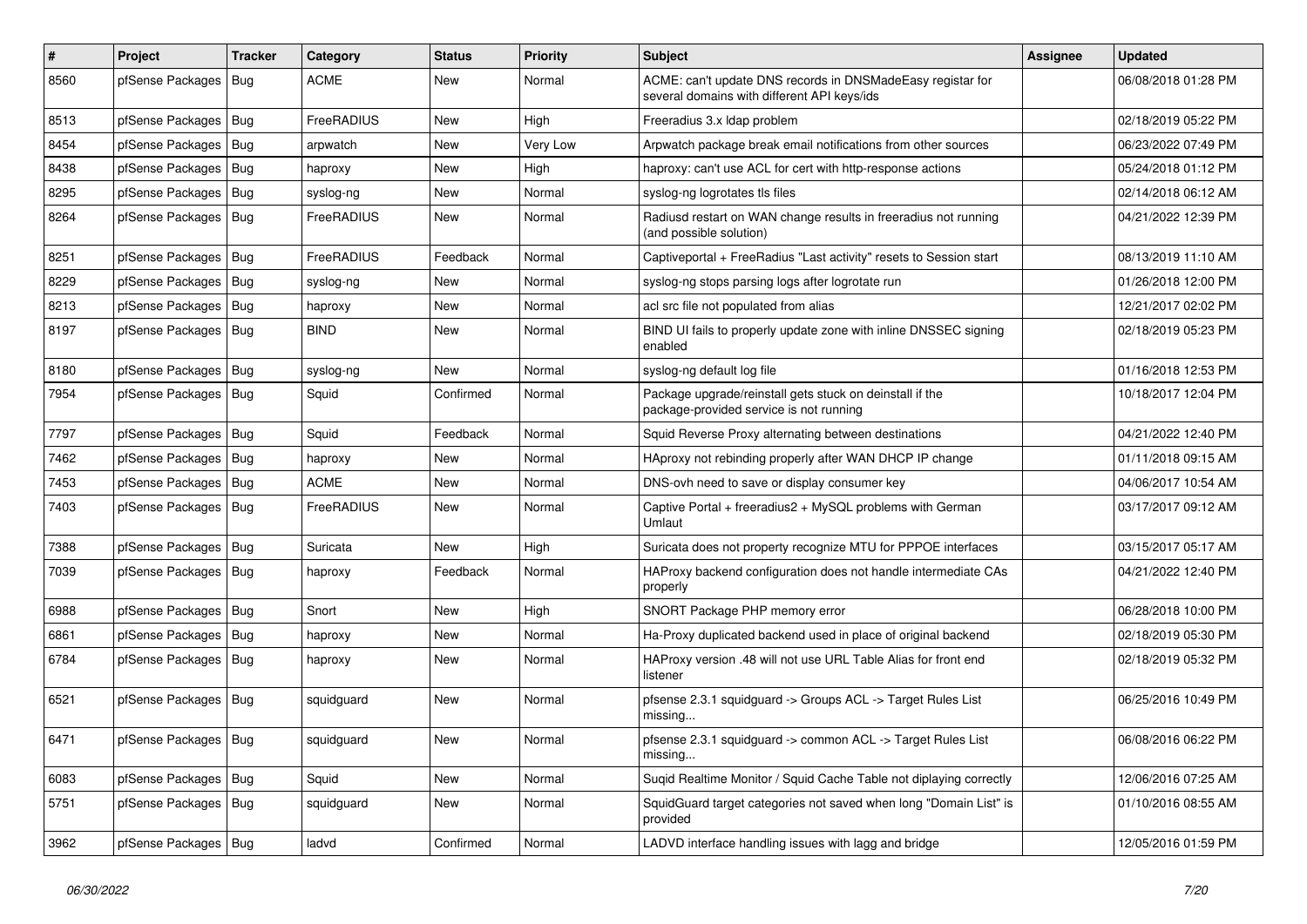| $\sharp$ | Project                | <b>Tracker</b> | Category                     | <b>Status</b>                 | <b>Priority</b> | <b>Subject</b>                                                                                                                          | Assignee              | <b>Updated</b>      |
|----------|------------------------|----------------|------------------------------|-------------------------------|-----------------|-----------------------------------------------------------------------------------------------------------------------------------------|-----------------------|---------------------|
| 1620     | pfSense Packages       | Bug            | Squid                        | <b>New</b>                    | Normal          | Can't use transparent proxy when using bridge.                                                                                          |                       | 10/07/2021 04:19 AM |
| 13095    | pfSense Packages       | Bug            | Snort                        | Feedback                      | Normal          | Snort VRT change in Shared Object Rules path name results in<br>failure to extract and update Snort Shared Object Rules when<br>enabled | <b>Bill Meeks</b>     | 04/25/2022 12:22 PM |
| 12979    | pfSense Packages   Bug |                | Snort                        | <b>Pull Request</b><br>Review | High            | Snort Rules Update Process Using Deprecated FreeBSD<br><b>Subdirectory Name</b>                                                         | <b>Bill Meeks</b>     | 03/24/2022 09:02 AM |
| 13115    | pfSense Packages       | Bug            | WireGuard                    | Feedback                      | Normal          | WireGuard panic due to KBI changes in "'udp_tun_func_t()'"                                                                              | Christian<br>McDonald | 05/15/2022 10:47 AM |
| 12924    | pfSense Packages       | Bug            | <b>WireGuard</b>             | <b>New</b>                    | Normal          | <b>DNS Resolver WireGuard ACL Inconsistency</b>                                                                                         | Christian<br>McDonald | 04/10/2022 10:36 AM |
| 12760    | pfSense Packages   Bug |                | WireGuard                    | <b>New</b>                    | Normal          | Link-local addresses disallowed on Wireguard interfaces                                                                                 | Christian<br>McDonald | 02/07/2022 03:50 AM |
| 12608    | pfSense Packages       | Bug            | <b>WireGuard</b>             | <b>New</b>                    | High            | WireGuard tunnels monitored by dpinger causing system to stop<br>routing completely in certain situations                               | Christian<br>McDonald | 12/16/2021 03:14 PM |
| 13214    | pfSense Packages   Bug |                | node exporter                | <b>Pull Request</b><br>Review | Normal-package  | AttributeError: 'NoneType' object has no attribute 'text'                                                                               | lan Grindley          | 05/25/2022 08:20 AM |
| 10429    | pfSense Packages       | Bug            | <b>Status Traffic Totals</b> | <b>New</b>                    | Normal          | Status Traffic Total broken 2.4.5                                                                                                       | Jared Dillard         | 02/27/2021 07:55 PM |
| 9537     | pfSense Packages       | Bug            | <b>Status Traffic Totals</b> | <b>New</b>                    | Normal          | One month offset in displayed data between time changes                                                                                 | Jared Dillard         | 05/01/2020 08:27 AM |
| 7267     | pfSense Packages       | Bug            | <b>Status Traffic Totals</b> | <b>New</b>                    | Normal          | Status Traffic Totals - Stacked Bar - Scale not high enough                                                                             | <b>Jared Dillard</b>  | 11/18/2020 07:38 AM |
| 12475    | pfSense Packages   Bug |                | OpenVPN Client<br>Export     | Feedback                      | Normal          | OpenVPN Client Export does not show certificate without private<br>key                                                                  | Jim Pingle            | 02/17/2022 08:24 AM |
| 11997    | pfSense Packages       | Bug            | <b>IPsec Profile Wizard</b>  | <b>New</b>                    | Normal          | Add Support for Android Strongswan Profiles in the Profile Wizard                                                                       | Jim Pingle            | 07/10/2021 07:51 PM |
| 11345    | pfSense Packages       | Bug            | <b>FRR</b>                   | Feedback                      | Normal          | FRR-OSPF - No "prefix-list" possible                                                                                                    | Jim Pingle            | 02/04/2021 11:03 PM |
| 11204    | pfSense Packages   Bug |                | <b>NET-SNMP</b>              | Feedback                      | Normal          | Fix net-snmp logging to syslog                                                                                                          | Jim Pingle            | 03/19/2021 05:10 AM |
| 10294    | pfSense Packages       | Bug            | <b>FRR</b>                   | New                           | Normal          | FRR Route Counts Incorrect on Status Page                                                                                               | Jim Pingle            | 02/26/2020 11:08 AM |
| 9335     | pfSense Packages       | Bug            | haproxy                      | Feedback                      | Normal          | Stored XSS in HAProxy / haproxy listeners edit.php                                                                                      | Jim Pingle            | 02/18/2019 09:35 AM |
| 8516     | pfSense Packages       | Bug            | FreeRADIUS                   | <b>New</b>                    | Normal          | FreeRADIUS requires settings re-saved after pfSense upgrade                                                                             | Jim Pingle            | 12/31/2021 05:58 PM |
| 8315     | pfSense Packages   Bug |                | Mail report                  | Feedback                      | Normal          | Mail Report mail report send() behavior different than<br>notify via smtp()                                                             | Jim Pingle            | 09/24/2019 10:12 AM |
| 11797    | pfSense Packages       | Bug            | <b>Status Traffic Totals</b> | New                           | Normal          | Traffic Totals lost upon reboot when using a ramdisk for /var and<br>/tmp                                                               | John Cornwell         | 04/10/2021 06:27 PM |
| 6023     | pfSense Packages       | Bug            | Suricata                     | <b>New</b>                    | Low             | Traffic Shaper (pfsense 2.3) Suricata V3.0 Inline Mode Operation                                                                        | Luiz Souza            | 04/15/2016 05:59 AM |
| 13114    | pfSense Packages       | Bug            | <b>BIND</b>                  | Feedback                      | Normal          | BIND calls rndc in rc stop when named is not running                                                                                    | <b>Stuart Wyatt</b>   | 05/04/2022 12:41 PM |
| 13209    | pfSense Packages   Bug |                | pfBlockerNG                  | <b>New</b>                    | Low             | Parsing Filter log by pfBlockerNG creates IP Block log with<br>Source/Destination mixed up or wrong Direcion                            | <b>Viktor Gurov</b>   | 05/25/2022 03:50 AM |
| 13034    | pfSense Packages       | Bug            | Zabbix                       | Feedback                      | Normal          | Zabbix6 Agent and Proxy fail to set the PSK from the web GUI in its<br>conf files                                                       | Viktor Gurov          | 04/06/2022 11:59 AM |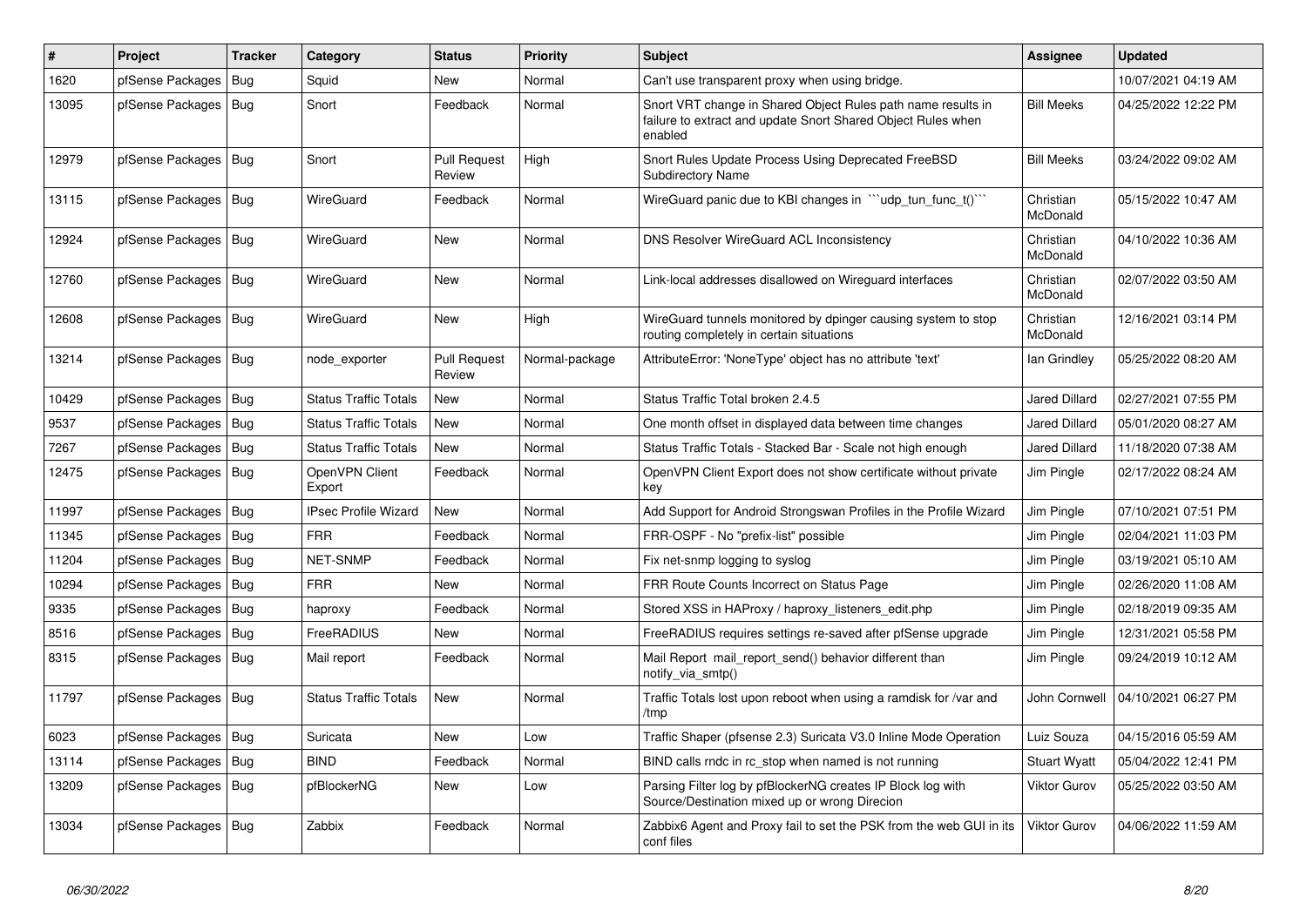| #     | Project                | Tracker | Category      | <b>Status</b>                 | <b>Priority</b> | <b>Subject</b>                                                                  | Assignee            | <b>Updated</b>      |
|-------|------------------------|---------|---------------|-------------------------------|-----------------|---------------------------------------------------------------------------------|---------------------|---------------------|
| 12965 | pfSense Packages       | Bug     | <b>FRR</b>    | <b>Pull Request</b><br>Review | Normal          | FRR BFD peer configuration is handled incorrectly in some cases                 | Viktor Gurov        | 03/22/2022 08:04 AM |
| 12916 | pfSense Packages   Bug |         | pfBlockerNG   | New                           | Normal          | pfBlockerNG-devel cron job does not trigger xmlrpc sync                         | <b>Viktor Gurov</b> | 04/11/2022 12:55 PM |
| 12869 | pfSense Packages   Bug |         | <b>BIND</b>   | Feedback                      | Normal          | Bind DNS Package AAAA filtering Broken on new ZFS Installs                      | Viktor Gurov        | 03/09/2022 12:38 PM |
| 12706 | pfSense Packages   Bug |         | pfBlockerNG   | Feedback                      | Normal          | pfBlockerNG and unbound does not work after switching /var to<br>RAM disk       | Viktor Gurov        | 03/24/2022 10:47 AM |
| 12683 | pfSense Packages   Bug |         | Snort         | Feedback                      | Normal          | snort get vpns list() does not include OpenVPN CSO                              | Viktor Gurov        | 02/15/2022 10:47 AM |
| 12670 | pfSense Packages       | Bug     | <b>ACME</b>   | <b>New</b>                    | Normal          | ACME package writes credentials to system log                                   | Viktor Gurov        | 03/07/2022 10:58 AM |
| 12623 | pfSense Packages   Bug |         | <b>ACME</b>   | New                           | Normal          | acme.sh package   DNS-ISPConfig settings                                        | Viktor Gurov        | 03/10/2022 03:42 PM |
| 12506 | pfSense Packages   Bug |         | Suricata      | Feedback                      | Normal          | Only selected instance is restarted on suppress list change                     | Viktor Gurov        | 12/01/2021 04:43 AM |
| 12322 | pfSense Packages   Bug |         | Suricata      | Feedback                      | Normal          | Suricata creates invalid HOME NET entries                                       | Viktor Gurov        | 09/10/2021 11:42 AM |
| 12264 | pfSense Packages   Bug |         | Squid         | Feedback                      | Low             | Stray <table> line in squid monitor.php</table>                                 | <b>Viktor Gurov</b> | 12/23/2021 10:53 AM |
| 12206 | pfSense Packages       | Bug     | NET-SNMP      | Feedback                      | Normal          | Certificate Manager page doesn't show Net-SNMP used certificates                | Viktor Gurov        | 12/30/2021 09:40 AM |
| 12167 | pfSense Packages   Bug |         | <b>FRR</b>    | Feedback                      | Normal          | BGP TCP setkey not set if neighbor is in peer group                             | Viktor Gurov        | 09/16/2021 09:38 AM |
| 12101 | pfSense Packages   Bug |         | arpwatch      | Assigned                      | Normal          | ArpWatch Suppression Mac for "flip-flop" not suppressing                        | Viktor Gurov        | 10/09/2021 07:19 PM |
| 12036 | pfSense Packages   Bug |         | Zabbix        | Feedback                      | Normal          | Certificate Manager page do not show Zabbix used certificates                   | <b>Viktor Gurov</b> | 07/15/2021 11:46 AM |
| 11961 | pfSense Packages   Bug |         | <b>FRR</b>    | Feedback                      | Normal          | FRR OSPF add unwanted area 0 authentication to router ospf                      | Viktor Gurov        | 09/16/2021 10:25 PM |
| 11937 | pfSense Packages   Bug |         | haproxy       | Feedback                      | Normal          | HAproxy "Use Client-IP" option breaks Captive Portal                            | Viktor Gurov        | 06/22/2021 08:48 AM |
| 11847 | pfSense Packages   Bug |         | <b>FRR</b>    | Feedback                      | Normal          | Filters not applied to PEER Groups                                              | Viktor Gurov        | 07/30/2021 07:45 PM |
| 11836 | pfSense Packages   Bug |         | <b>FRR</b>    | Assigned                      | Normal          | FRR ACCEPTFILTER unstable                                                       | <b>Viktor Gurov</b> | 02/14/2022 07:20 AM |
| 11756 | pfSense Packages       | Bug     | haproxy       | Feedback                      | Normal          | HaProxy does not transfer backend states during reload                          | <b>Viktor Gurov</b> | 07/14/2021 01:21 PM |
| 11746 | pfSense Packages   Bug |         | FreeRADIUS    | Feedback                      | Normal          | Second LDAP server configuration misses the ipaNThash control<br>attribute      | Viktor Gurov        | 07/14/2021 01:44 PM |
| 11693 | pfSense Packages   Bug |         | <b>FRR</b>    | Feedback                      | Normal          | IPv6 static routing fails                                                       | Viktor Gurov        | 04/26/2022 08:50 AM |
| 11681 | pfSense Packages   Bug |         | <b>FRR</b>    | Feedback                      | Normal          | FRR generates invalid BFD configuration after removing interfaces               | <b>Viktor Gurov</b> | 07/14/2021 04:40 PM |
| 11515 | pfSense Packages   Bug |         | node_exporter | Feedback                      | Normal          | node exporter 0.18.1 1 - Unable to interact or start the service from<br>web ui | Viktor Gurov        | 07/14/2021 12:37 PM |
| 11491 | pfSense Packages   Bug |         | haproxy       | Feedback                      | Normal          | haproxy-devel v0.62 2 - startup error 'httpchk'                                 | <b>Viktor Gurov</b> | 06/22/2021 08:46 AM |
| 11477 | pfSense Packages   Bug |         | <b>FRR</b>    | Feedback                      | Normal          | FRR does not recognize some BFD options                                         | Viktor Gurov        | 02/26/2021 10:52 PM |
| 11404 | pfSense Packages   Bug |         | <b>FRR</b>    | Feedback                      | Normal          | Incorrect prefix/access lists migration on update                               | Viktor Gurov        | 02/18/2021 09:49 AM |
| 11388 | pfSense Packages   Bug |         | FreeRADIUS    | Feedback                      | Normal          | Captive Portal authentication error with MySQL backend                          | Viktor Gurov        | 02/10/2021 08:54 AM |
| 11343 | pfSense Packages   Bug |         | <b>BIND</b>   | Feedback                      | Low             | Invalid link to pfSense-pkg-bind changelog                                      | <b>Viktor Gurov</b> | 04/05/2022 08:12 AM |
| 11331 | pfSense Packages   Bug |         | FreeRADIUS    | Feedback                      | Normal          | FreeRADIUS latest package upgrade broke Plain Mac<br>Authentication             | Viktor Gurov        | 01/30/2021 10:08 AM |
| 11274 | pfSense Packages   Bug |         | ntop          | Feedback                      | Normal          | ntopng https web server does not present full certificate chain                 | Viktor Gurov        | 01/28/2021 09:51 AM |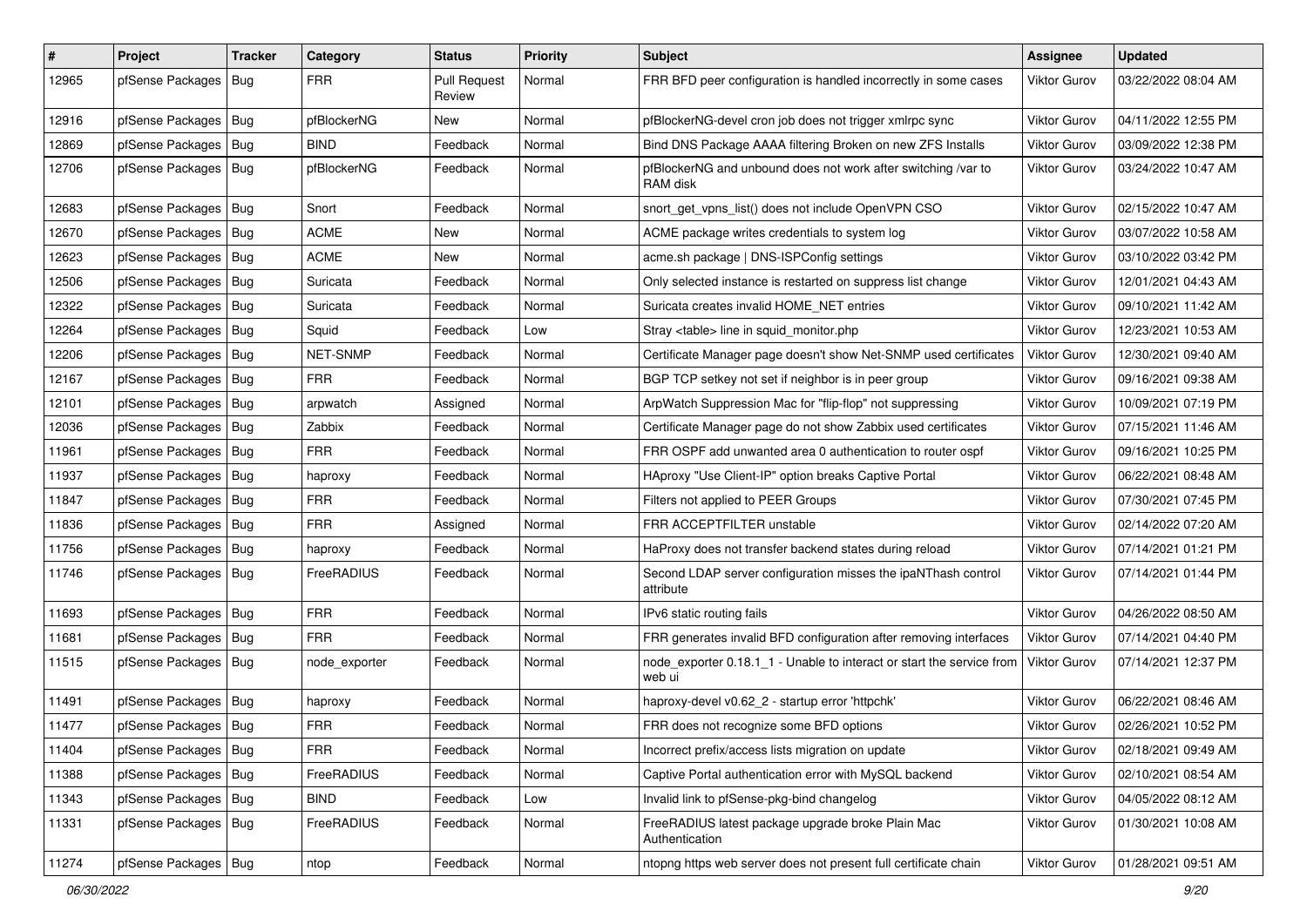| ∦     | Project                | <b>Tracker</b> | Category                 | <b>Status</b>                 | <b>Priority</b> | Subject                                                                                           | <b>Assignee</b>     | <b>Updated</b>      |
|-------|------------------------|----------------|--------------------------|-------------------------------|-----------------|---------------------------------------------------------------------------------------------------|---------------------|---------------------|
| 11180 | pfSense Packages       | Bug            | Filer                    | Feedback                      | Normal          | Filer run action for files on sync that wan't been modified                                       | <b>Viktor Gurov</b> | 01/08/2021 07:27 AM |
| 11135 | pfSense Packages       | Bug            | haproxy                  | Feedback                      | High            | HAproxy OCSP reponse crontab bug                                                                  | <b>Viktor Gurov</b> | 09/10/2021 11:51 AM |
| 11098 | pfSense Packages       | Bug            | Backup                   | Feedback                      | Normal          | Backup Files and Directories plugin crashes firewall if /root specified<br>as backup location     | <b>Viktor Gurov</b> | 12/23/2021 10:45 AM |
| 11054 | pfSense Packages       | Bug            | FreeRADIUS               | Assigned                      | Normal          | Check Client Certificate CN not working as described                                              | Viktor Gurov        | 12/14/2021 07:22 AM |
| 10572 | pfSense Packages       | <b>Bug</b>     | Squid                    | Feedback                      | Normal          | STARTTLS option is ignored                                                                        | <b>Viktor Gurov</b> | 04/22/2022 02:20 AM |
| 10450 | pfSense Packages   Bug |                | Squid                    | Feedback                      | Normal          | Squid reverse proxy switching peers                                                               | <b>Viktor Gurov</b> | 04/22/2022 02:21 AM |
| 8827  | pfSense Packages       | <b>Bug</b>     | squidguard               | New                           | Normal          | Squidguard: ACL redirect modes 'redirect' and 'err page' send<br>unresolvable URLs to the client. | <b>Viktor Gurov</b> | 12/21/2021 05:49 AM |
| 6964  | pfSense Packages       | Bug            | Suricata                 | Feedback                      | Normal          | Host OS Policy Assignment broken when using "Import" or "Aliases"<br>buttons                      | Viktor Gurov        | 08/20/2021 07:52 AM |
| 4088  | pfSense Packages       | Bug            | squidguard               | Feedback                      | Normal          | Buggy squidgurd config file is created                                                            | <b>Viktor Gurov</b> | 01/28/2021 10:01 AM |
| 13321 | pfSense                | Bug            | DHCP (IPv4)              | <b>Pull Request</b><br>Review | Normal          | dhcpleases handles duplicate hostnames incorrectly                                                |                     | 06/30/2022 07:06 AM |
| 13307 | pfSense                | Bug            | <b>PPP</b> Interfaces    | New                           | High            | PPP interface custom reset date/time Hour and Minute fields do not<br>properly handle "0" value   |                     | 06/28/2022 12:01 PM |
| 13295 | pfSense                | Bug            | Gateway Monitoring       | <b>Pull Request</b><br>Review | Normal          | Incorrect function parameters for "get_dpinger_status()" call in<br>`qwlb.inc`                    |                     | 06/28/2022 12:01 PM |
| 13289 | pfSense                | <b>Bug</b>     | Backup / Restore         | <b>New</b>                    | Low             | Attempting to restore a 0 byte "config.xml" prints an error that the<br>file cannot be read       |                     | 06/28/2022 12:01 PM |
| 13288 | pfSense                | Bug            | Configuration<br>Backend | New                           | Normal          | Encode FreeRADIUS Custom Options                                                                  |                     | 06/20/2022 10:36 AM |
| 13280 | pfSense                | Bug            | <b>Unknown</b>           | <b>New</b>                    | Normal          | Entries duplicated in /boot/loader.conf                                                           |                     | 06/19/2022 11:11 AM |
| 13279 | pfSense                | <b>Bug</b>     | Interfaces               | New                           | Normal          | DHCP config override affects Gateway installation.                                                |                     | 06/17/2022 07:25 AM |
| 13277 | pfSense                | <b>Bug</b>     | <b>IGMP Proxy</b>        | New                           | Normal          | IGMP Proxy webConfigurator Page Always Produces Error                                             |                     | 06/16/2022 07:50 PM |
| 13276 | pfSense                | Bug            | <b>IGMP Proxy</b>        | New                           | Normal          | IGMP Proxy Error Message for Logging Links to System Log<br>Instead of Routing Log                |                     | 06/16/2022 07:48 PM |
| 13273 | pfSense                | Bug            | DHCP (IPv4)              | New                           | Normal          | dhclient can use conflicting recorded leases                                                      |                     | 06/14/2022 11:07 AM |
| 13267 | pfSense                | <b>Bug</b>     | OpenVPN                  | New                           | Normal          | dpinger continues to run on OpenVPN gateway after OpenVPN<br>service is stopped.                  |                     | 06/12/2022 02:49 PM |
| 13263 | pfSense                | Bug            | DHCP (IPv4)              | <b>New</b>                    | Low             | Deleting a static DHCP entry when the related IP is not in the arp<br>table spams the log         |                     | 06/10/2022 11:18 AM |
| 13254 | pfSense                | Bug            | <b>DNS Resolver</b>      | New                           | Normal          | DNS resolver does not update "unbound.conf" file during link down<br>events                       |                     | 06/28/2022 12:01 PM |
| 13253 | pfSense                | <b>Bug</b>     | DHCP (IPv6)              | New                           | Normal          | dhcp6c" is not restarted when applying settings when multiple<br>WANs are configured for DHCP6    |                     | 06/28/2022 12:01 PM |
| 13252 | pfSense                | <b>Bug</b>     | Upgrade                  | New                           | Normal          | reduce frequency of php-fpm socket connection attempts from<br>check_reload_status                |                     | 06/12/2022 11:11 AM |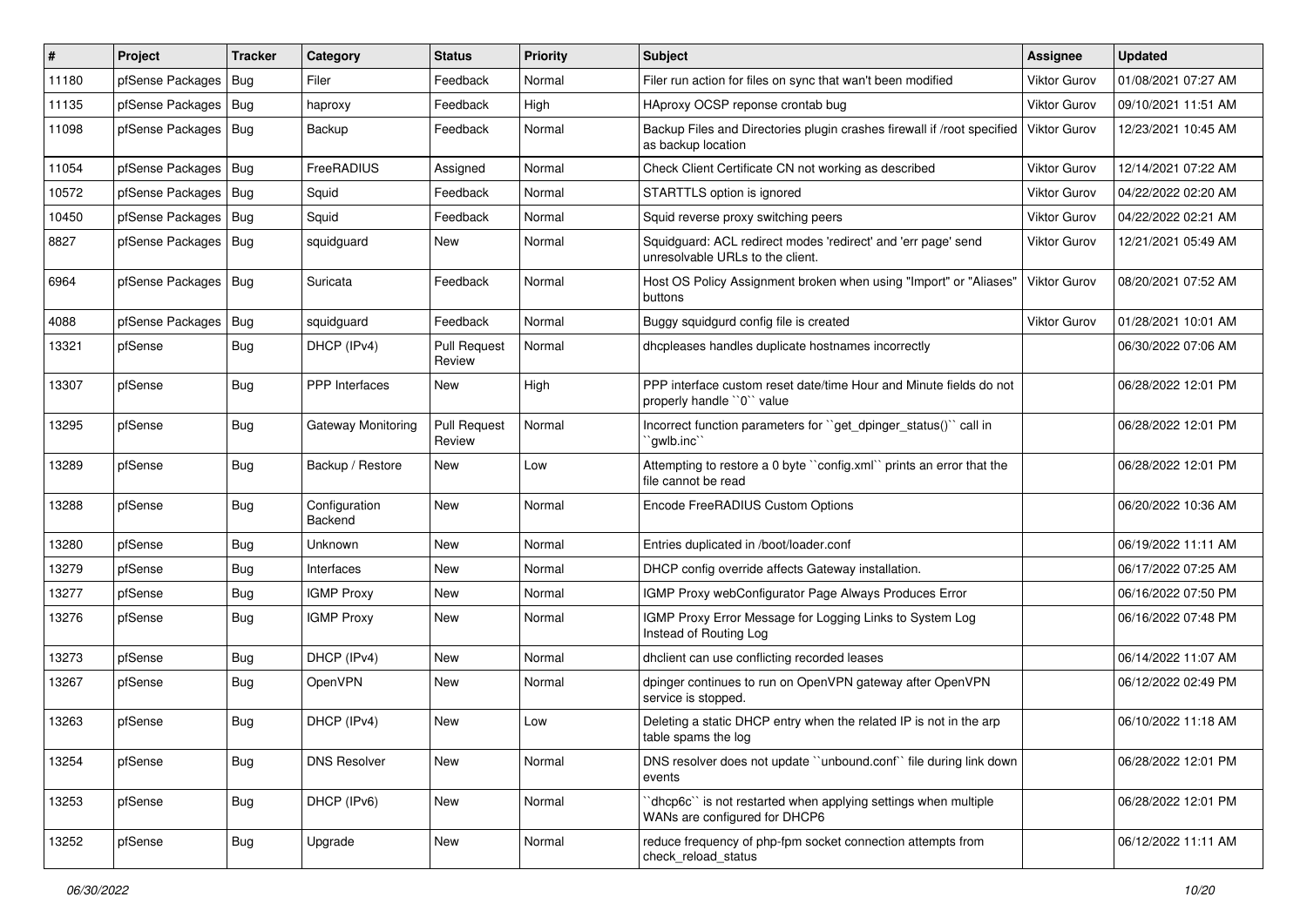| $\vert$ # | Project | <b>Tracker</b> | Category                                 | <b>Status</b>                 | <b>Priority</b> | <b>Subject</b>                                                                                                                      | <b>Assignee</b> | <b>Updated</b>      |
|-----------|---------|----------------|------------------------------------------|-------------------------------|-----------------|-------------------------------------------------------------------------------------------------------------------------------------|-----------------|---------------------|
| 13249     | pfSense | <b>Bug</b>     | Console Menu                             | New                           | Normal          | Running playback comands multiple times results in PHP error                                                                        |                 | 06/06/2022 07:02 AM |
| 13237     | pfSense | Bug            | DHCP (IPv6)                              | <b>New</b>                    | Normal          | dhcp6c script cannot be executed safely                                                                                             |                 | 06/01/2022 11:20 AM |
| 13224     | pfSense | Bug            | Notifications                            | New                           | Normal          | Email notification flood when UPS (NUT) and WAN send<br>notifications                                                               |                 | 05/27/2022 01:58 AM |
| 13222     | pfSense | <b>Bug</b>     | UPnP/NAT-PMP                             | New                           | Normal          | CARP IP does not listen for NAT-PMP packets                                                                                         |                 | 05/26/2022 02:28 PM |
| 13167     | pfSense | <b>Bug</b>     | Dynamic DNS                              | New                           | Normal          | phpDynDNS: DigitalOcean ddns update fails (bad request, invalid<br>character '-' in request id)                                     |                 | 06/16/2022 09:30 PM |
| 13158     | pfSense | <b>Bug</b>     | Web Interface                            | <b>New</b>                    | Normal          | Input validation error when applying limiter changes                                                                                |                 | 05/14/2022 05:32 PM |
| 13144     | pfSense | Bug            | Rules / NAT                              | New                           | Very Low        | Firewall rule entries can get out of sync when entries are deleted<br>while other administrators are editing entries simultaneously |                 | 05/10/2022 07:26 AM |
| 13110     | pfSense | <b>Bug</b>     | CARP                                     | New                           | Very Low        | changing CARP VIP address does not update outbound NAT<br>interface IP                                                              |                 | 05/03/2022 02:52 PM |
| 13087     | pfSense | Bug            | OpenVPN                                  | <b>New</b>                    | Normal          | OpenVPN Server: hide WINS servers list when netbios option is<br>unchecked while WINS servers is checked                            |                 | 04/22/2022 10:29 AM |
| 13076     | pfSense | <b>Bug</b>     | Gateway Monitoring                       | New                           | Normal          | Marking a gateway as down does not affect IPsec entries using<br>gateway groups                                                     |                 | 06/28/2022 12:01 PM |
| 13068     | pfSense | Bug            | Aliases / Tables                         | <b>New</b>                    | Normal          | Error loading rules when URL Table IPs content is empty                                                                             |                 | 04/17/2022 09:07 PM |
| 13067     | pfSense | Bug            | FilterDNS                                | New                           | Normal          | filterdns resolve interval is twice the intended value                                                                              |                 | 04/17/2022 07:45 PM |
| 13051     | pfSense | <b>Bug</b>     | <b>Traffic Shaper</b><br>(ALTQ)          | New                           | Normal          | Firewall traffic shaper by interface selection unknow                                                                               |                 | 04/12/2022 07:03 AM |
| 13046     | pfSense | Bug            | Rules / NAT                              | New                           | Normal          | Floating rule applied to IPv6 interface with a SLAAC DHCPv6<br>gateway reports error on boot                                        |                 | 04/11/2022 09:50 AM |
| 13003     | pfSense | <b>Bug</b>     | Hardware / Drivers                       | New                           | Normal          | Malicious Driver Detection event on ixl driver                                                                                      |                 | 06/25/2022 05:00 PM |
| 13000     | pfSense | Bug            | <b>IPsec</b>                             | New                           | Low             | IPsec AES-GCM encryption algorithm "Key Length" field should be<br>labeled "ICV Length"                                             |                 | 03/30/2022 07:40 AM |
| 12960     | pfSense | Bug            | Installer                                | New                           | Normal          | VGA installer image defaults to serial console, serial console is<br>default in GUI settings                                        |                 | 06/28/2022 12:01 PM |
| 12959     | pfSense | Bug            | DHCP (IPv4)                              | Feedback                      | Normal          | dhcplease process wrongly update host file if client-hostname is<br>empty                                                           |                 | 03/28/2022 10:26 AM |
| 12950     | pfSense | <b>Bug</b>     | Routing                                  | <b>New</b>                    | Normal          | OpenVPN as default gateway does not get set at boot time                                                                            |                 | 04/09/2022 05:46 PM |
| 12947     | pfSense | Bug            | DHCP (IPv6)                              | <b>Pull Request</b><br>Review | Normal          | DHCP6 client does not take any action if the interface IPv6 address<br>changes during renewal                                       |                 | 06/28/2022 12:01 PM |
| 12938     | pfSense | <b>Bug</b>     | IPv6 Router<br>Advertisements<br>(RADVD) | New                           | Normal          | MaxRtrAdvInterval would allow stale DNS servers to be deleted<br>faster                                                             |                 | 03/12/2022 09:37 AM |
| 12927     | pfSense | Bug            | OpenVPN                                  | New                           | Normal          | OpenVPN with OCSP enabled allows connections with revoked<br>certificates                                                           |                 | 03/24/2022 08:22 AM |
| 12926     | pfSense | Bug            | Interfaces                               | Feedback                      | Normal          | Changing LAGG type on CARP interfaces makes VIPs go to an<br>"init" State                                                           |                 | 03/10/2022 10:52 AM |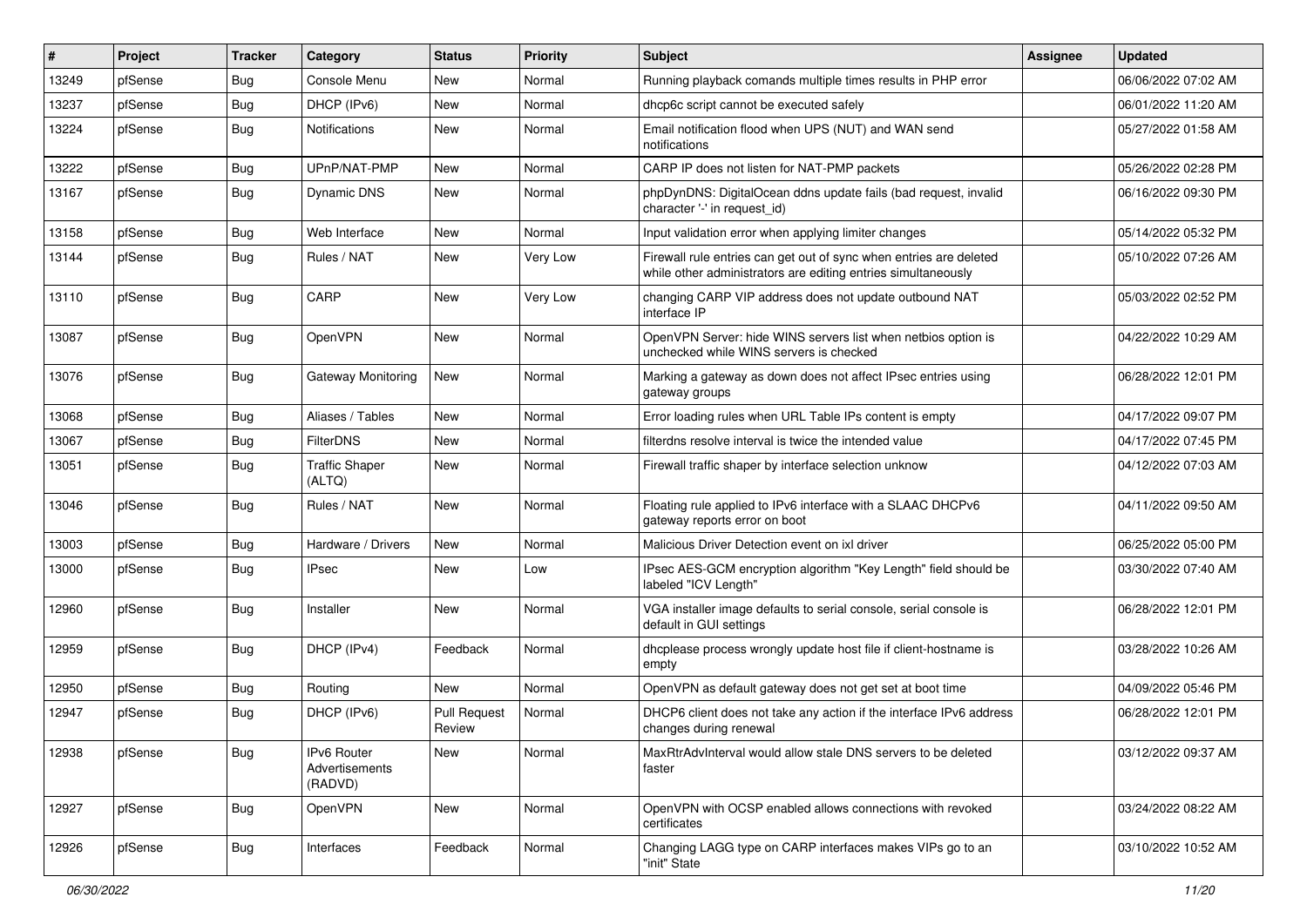| $\vert$ # | Project | <b>Tracker</b> | Category                            | <b>Status</b>                 | Priority | <b>Subject</b>                                                                                | Assignee | <b>Updated</b>      |
|-----------|---------|----------------|-------------------------------------|-------------------------------|----------|-----------------------------------------------------------------------------------------------|----------|---------------------|
| 12922     | pfSense | <b>Bug</b>     | DHCP (IPv4)                         | <b>New</b>                    | Normal   | Classless static routes received on DHCP WAN can override<br>chosen default gateway           |          | 03/28/2022 10:08 AM |
| 12905     | pfSense | Bug            | Web Interface                       | <b>New</b>                    | Normal   | Add VLAN Re-assignment to Import Interface Mismatch Wizard                                    |          | 03/07/2022 08:05 AM |
| 12888     | pfSense | <b>Bug</b>     | Rules / NAT                         | <b>New</b>                    | Normal   | pfSense sends un-NATed packets during OpenVPN startup                                         |          | 03/01/2022 03:13 PM |
| 12878     | pfSense | <b>Bug</b>     | <b>Traffic Shaper</b><br>(ALTQ)     | Incomplete                    | Normal   | Traffic shaping by interface, route queue bandwidth inbound, out by<br>a large factor.        |          | 06/06/2022 07:03 AM |
| 12877     | pfSense | <b>Bug</b>     | Dynamic DNS                         | Feedback                      | Normal   | Cloudflare DynDNS fails to update more than two addresses                                     |          | 05/29/2022 06:56 PM |
| 12875     | pfSense | <b>Bug</b>     | Package System                      | New                           | Normal   | Import zabbix-agent6 and zabbix-proxy6 from FreeBSD Ports                                     |          | 05/28/2022 06:50 PM |
| 12857     | pfSense | Bug            | Gateways                            | New                           | Normal   | Firewall gateway goes away when making changes to Bridge0<br>device                           |          | 02/27/2022 11:20 AM |
| 12853     | pfSense | Bug            | <b>NAT Reflection</b>               | Feedback                      | High     | Network Address Translation - Pure NAT pfsense freeze after<br>reboot                         |          | 02/22/2022 08:40 AM |
| 12850     | pfSense | <b>Bug</b>     | Routing                             | <b>New</b>                    | Low      | Console error during boot: "route: route has not been found"                                  |          | 02/22/2022 08:27 AM |
| 12829     | pfSense | Bug            | <b>Traffic Shaper</b><br>(Limiters) | Feedback                      | Normal   | Dummynet kernel module fails to load after upgrade.                                           |          | 03/17/2022 09:26 AM |
| 12828     | pfSense | <b>Bug</b>     | Wireless                            | New                           | Normal   | pfSense keeps crashing (Fatal trap 12: page fault while in kernel<br>mode)                    |          | 02/21/2022 07:55 AM |
| 12823     | pfSense | <b>Bug</b>     | DHCP (IPv6)                         | <b>New</b>                    | Normal   | Multiple DHCP6 WAN connections PPPoE interface 'defached'<br>status                           |          | 02/18/2022 05:39 AM |
| 12797     | pfSense | <b>Bug</b>     | UPnP/NAT-PMP                        | <b>New</b>                    | Normal   | UPnP+STUN forms invalid outbound NAT rules using the external<br>address discovered from STUN |          | 02/15/2022 01:01 PM |
| 12796     | pfSense | <b>Bug</b>     | Upgrade                             | Confirmed                     | Normal   | 2.5.2 -> 2.6.0 upgrade segfaults if certain packages are installed.                           |          | 05/24/2022 07:43 AM |
| 12774     | pfSense | <b>Bug</b>     | Backup / Restore                    | <b>New</b>                    | Normal   | Picture widget image is not saved in backup                                                   |          | 04/04/2022 04:48 AM |
| 12764     | pfSense | <b>Bug</b>     | Gateways                            | <b>New</b>                    | Normal   | VTI gateway status is pending after assigning the VTI interface                               |          | 02/07/2022 05:41 AM |
| 12757     | pfSense | Bug            | <b>Diagnostics</b>                  | <b>Pull Request</b><br>Review | Very Low | Clean up /etc/inc/filter.inc use of pfctl -F                                                  |          | 06/28/2022 12:01 PM |
| 12747     | pfSense | Bug            | Logging                             | New                           | Normal   | System log is filled by sshguard                                                              |          | 06/30/2022 05:21 AM |
| 12740     | pfSense | Bug            | FreeBSD                             | Incomplete                    | Normal   | panic: esp input cb: Unexpected address family                                                |          | 01/27/2022 01:19 PM |
| 12737     | pfSense | <b>Bug</b>     | Certificates                        | <b>New</b>                    | Normal   | CApath is not defined by default in curl                                                      |          | 06/28/2022 12:01 PM |
| 12734     | pfSense | <b>Bug</b>     | Web Interface                       | Incomplete                    | Low      | Long hostname breaks DHCP leases layout                                                       |          | 01/31/2022 01:03 PM |
| 12730     | pfSense | Bug            | <b>Captive Portal</b>               | <b>New</b>                    | Normal   | RADIUS accounting does not work if WAN is down                                                |          | 01/26/2022 05:13 AM |
| 12726     | pfSense | <b>Bug</b>     | Authentication                      | New                           | Normal   | LDAP select container button auto populate                                                    |          | 01/25/2022 01:48 PM |
| 12708     | pfSense | Bug            | Aliases / Tables                    | New                           | Normal   | alias with non resolving DNS entry breaks underlying pf table                                 |          | 02/20/2022 06:13 PM |
| 12705     | pfSense | <b>Bug</b>     | <b>IPsec</b>                        | Incomplete                    | Normal   | ECDSA certificate does not work for IPSec VPN phase 1                                         |          | 01/24/2022 03:22 PM |
| 12648     | pfSense | Bug            | <b>Captive Portal</b>               | New                           | Normal   | Undocumented variables 'listenporthttp' and 'listenporthttps'                                 |          | 12/28/2021 10:44 AM |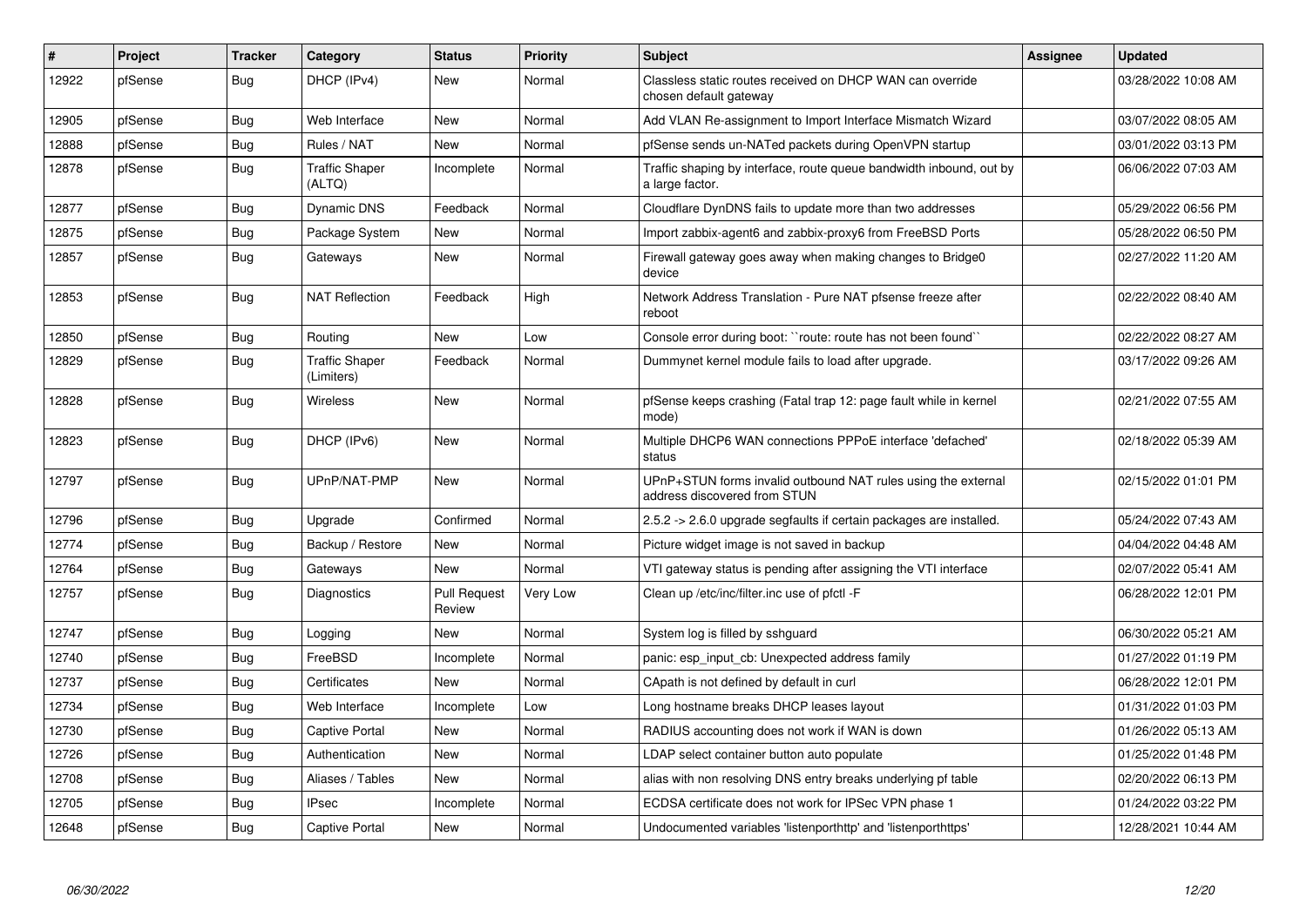| $\vert$ # | Project | <b>Tracker</b> | Category                        | <b>Status</b>                 | <b>Priority</b> | <b>Subject</b>                                                                                                                   | <b>Assignee</b> | <b>Updated</b>      |
|-----------|---------|----------------|---------------------------------|-------------------------------|-----------------|----------------------------------------------------------------------------------------------------------------------------------|-----------------|---------------------|
| 12632     | pfSense | <b>Bug</b>     | Gateways                        | New                           | High            | Assigning a /30 WAN IP address at the console does not save the<br>gateway correctly                                             |                 | 06/28/2022 12:01 PM |
| 12612     | pfSense | <b>Bug</b>     | <b>DNS Resolver</b>             | New                           | Normal          | DNS Resolver is restarted during every "rc.newwanip" event                                                                       |                 | 06/28/2022 12:01 PM |
| 12563     | pfSense | Bug            | OpenVPN                         | New                           | Normal          | OpenVPN server doesn't support Framed-IPv6-Address RADIUS<br>attribute                                                           |                 | 12/03/2021 11:19 AM |
| 12552     | pfSense | <b>Bug</b>     | OpenVPN                         | <b>New</b>                    | Normal          | "Pull DNS" option within OpenVPN client does not cause pfSense to<br>use DNS servers assigned by remote OpenVPN server           |                 | 12/08/2021 08:45 AM |
| 12543     | pfSense | Bug            | Web Interface                   | Feedback                      | Normal          | Deleteing a Outbound NAT rule gave me an empty rule and<br>displayed php error in UI.                                            |                 | 02/14/2022 04:36 AM |
| 12542     | pfSense | Bug            | Virtual IP Addresses            | New                           | Normal          | Cannot assign a same IPv6 Link-Local address to different<br>interfaces                                                          |                 | 11/25/2021 01:41 AM |
| 12539     | pfSense | Bug            | Interfaces                      | New                           | Low             | Changing VLAN ID for LAN interface in assignments silently fails.                                                                |                 | 11/23/2021 04:12 AM |
| 12519     | pfSense | Bug            | Authentication                  | New                           | Normal          | Fail authentication using special character in password via the<br><b>LDAP</b> connector                                         |                 | 11/12/2021 07:39 AM |
| 12509     | pfSense | Bug            | OpenVPN                         | <b>New</b>                    | Normal          | Deffered authentication does not work with auth-gen-token<br>external-auth or pusk "auth-token"                                  |                 | 11/08/2021 04:01 AM |
| 12508     | pfSense | Bug            | <b>DHCP Relay</b>               | <b>New</b>                    | Normal          | DHCP Relay over VPN                                                                                                              |                 | 11/06/2021 11:25 AM |
| 12504     | pfSense | Bug            | Interfaces                      | New                           | Normal          | BCM57412 NetXtreme-E 10Gb RDMA Ethernet controller issue                                                                         |                 | 11/05/2021 04:51 AM |
| 12483     | pfSense | Bug            | Configuration<br>Backend        | <b>New</b>                    | Normal          | GUI creates inconsistent config.xml                                                                                              |                 | 10/23/2021 06:48 AM |
| 12467     | pfSense | Bug            | <b>Captive Portal</b>           | New                           | Normal          | CP error on client disconnect after reboot                                                                                       |                 | 10/17/2021 05:35 AM |
| 12464     | pfSense | Bug            | Logging                         | <b>Pull Request</b><br>Review | Normal          | Syslog Auth messages are sent as Emergency Level                                                                                 |                 | 06/28/2022 12:01 PM |
| 12451     | pfSense | Bug            | Virtual IP Addresses            | <b>New</b>                    | Normal          | deleteVIP() does not check RFC2136 Update Source                                                                                 |                 | 10/13/2021 10:06 AM |
| 12436     | pfSense | Bug            | <b>PPPoE Server</b>             | New                           | Normal          | Pppoe server config gui does not allow setting of chap<br>authentication, and sets the network start address for allocation to 0 |                 | 10/21/2021 08:15 AM |
| 12421     | pfSense | <b>Bug</b>     | Rules / NAT                     | New                           | Normal          | IPV6 limiter bug                                                                                                                 |                 | 10/02/2021 08:44 AM |
| 12401     | pfSense | <b>Bug</b>     | <b>Traffic Graphs</b>           | New                           | Normal          | Traffic graphs with untagged and tagged VLAN on same interface                                                                   |                 | 09/23/2021 09:18 PM |
| 12393     | pfSense | Bug            | <b>Traffic Shaper</b><br>(ALTQ) | New                           | Low             | Priority of gOthersLow higher than default queues                                                                                |                 | 09/21/2021 02:48 PM |
| 12357     | pfSense | Bug            | <b>Captive Portal</b>           | <b>New</b>                    | Normal          | Captive Portal popup Logout button loads full login page in popup<br>when clicked                                                |                 | 10/27/2021 12:10 PM |
| 12283     | pfSense | <b>Bug</b>     | Authentication                  | New                           | Normal          | LDAP/RADIUS authentication servers configuration does not allow<br>source IP address to be specified                             |                 | 08/20/2021 01:15 AM |
| 12259     | pfSense | <b>Bug</b>     | <b>Operating System</b>         | New                           | Normal          | Intel em NICs Suffering Performance Degradation on FreeBSD12                                                                     |                 | 02/25/2022 09:28 PM |
| 12249     | pfSense | <b>Bug</b>     | Backup / Restore                | New                           | Normal          | HAProxy causing failed ACB backups                                                                                               |                 | 11/15/2021 11:58 PM |
| 12122     | pfSense | Bug            | Web Interface                   | New                           | Normal          | Perform greedy actions asychronously                                                                                             |                 | 07/10/2021 01:10 PM |
| 12095     | pfSense | Bug            | Authentication                  | New                           | Normal          | Memory leak in pcscd                                                                                                             |                 | 06/01/2022 01:01 PM |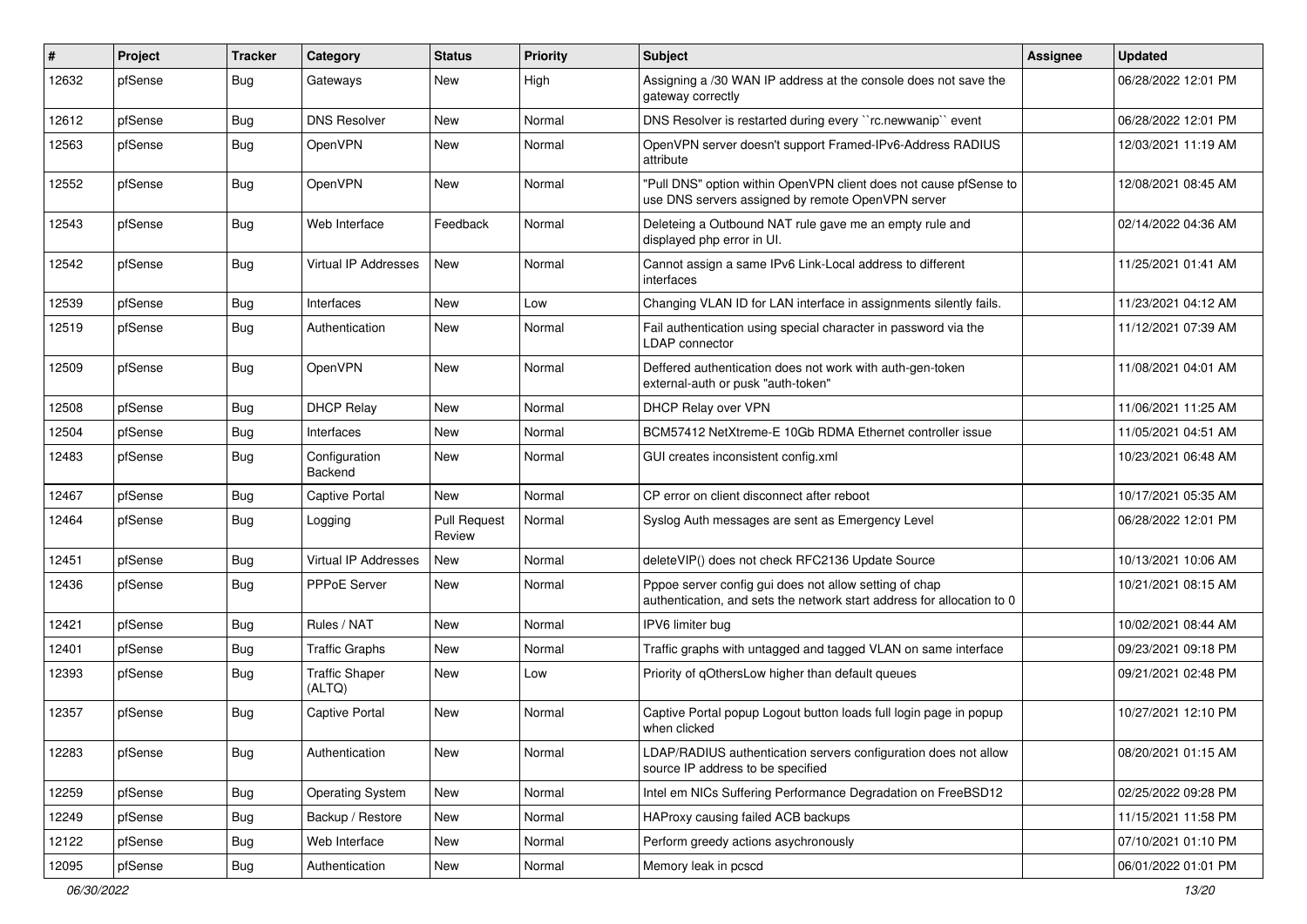| $\vert$ # | Project | <b>Tracker</b> | Category                    | <b>Status</b> | <b>Priority</b> | <b>Subject</b>                                                                                                                                                                                  | <b>Assignee</b> | <b>Updated</b>      |
|-----------|---------|----------------|-----------------------------|---------------|-----------------|-------------------------------------------------------------------------------------------------------------------------------------------------------------------------------------------------|-----------------|---------------------|
| 12070     | pfSense | <b>Bug</b>     | DHCP (IPv4)                 | <b>New</b>    | Low             | <b>VLAN0 for WAN DHCP</b>                                                                                                                                                                       |                 | 12/23/2021 04:31 PM |
| 12067     | pfSense | <b>Bug</b>     | DHCP (IPv4)                 | <b>New</b>    | Very Low        | <b>DHCP Monitoring Statistics Error</b>                                                                                                                                                         |                 | 06/21/2021 08:39 AM |
| 12056     | pfSense | Bug            | Logging                     | <b>New</b>    | Normal          | Filterlog says "Unknown Option %u"                                                                                                                                                              |                 | 06/18/2021 05:51 AM |
| 12013     | pfSense | Bug            | Logging                     | <b>New</b>    | Low             | Reading log data is inefficient in certain cases                                                                                                                                                |                 | 06/08/2021 07:35 AM |
| 11992     | pfSense | <b>Bug</b>     | <b>Virtual IP Addresses</b> | Confirmed     | High            | GRE Tunnel - Does not work with a virtual IP as endpoint                                                                                                                                        |                 | 06/04/2021 01:16 AM |
| 11960     | pfSense | <b>Bug</b>     | Gateway Monitoring          | Feedback      | Normal          | Gateway Monitoring Traffic Goes Out Default Gateway                                                                                                                                             |                 | 12/20/2021 05:43 AM |
| 11953     | pfSense | Bug            | <b>IGMP Proxy</b>           | <b>New</b>    | Normal          | XG-1541 crashes when igmpproxy is enabled and network<br>interfaces status change                                                                                                               |                 | 05/24/2021 04:55 PM |
| 11925     | pfSense | <b>Bug</b>     | OpenVPN                     | <b>New</b>    | Normal          | Calling-Station-Id always set to WAN IP                                                                                                                                                         |                 | 05/14/2021 09:27 AM |
| 11872     | pfSense | Bug            | Interfaces                  | <b>New</b>    | Normal          | gif interfaces reporting incorrect traffic counters                                                                                                                                             |                 | 12/30/2021 04:00 AM |
| 11786     | pfSense | Bug            | Services                    | New           | Normal          | SSH incomplete setup and startup fail while recovering XML backup<br>in a fresh install of pfSense 2.5.0                                                                                        |                 | 04/17/2021 01:36 PM |
| 11778     | pfSense | <b>Bug</b>     | OpenVPN                     | <b>New</b>    | Normal          | OpenVPN uses 100% CPU after experiencing packet loss                                                                                                                                            |                 | 02/28/2022 07:38 AM |
| 11761     | pfSense | Bug            | L <sub>2</sub> TP           | <b>New</b>    | Normal          | L2TP/IPsec VPN : PPP LCP negotiation occurs before user<br>authentication                                                                                                                       |                 | 03/31/2021 04:52 AM |
| 11759     | pfSense | <b>Bug</b>     | Dashboard                   | <b>New</b>    | Normal          | Traffic graphs on dashboard double upload on pppoe links                                                                                                                                        |                 | 12/30/2021 04:00 AM |
| 11731     | pfSense | Bug            | Hardware / Drivers          | New           | Normal          | Missing support for Realtek USB NICs                                                                                                                                                            |                 | 03/30/2021 04:32 AM |
| 11730     | pfSense | Bug            | Web Interface               | <b>New</b>    | Normal          | Improve visibility of option selections in dark themes                                                                                                                                          |                 | 03/25/2021 09:38 PM |
| 11724     | pfSense | Bug            | Package System              | <b>New</b>    | Normal          | Packages unexpectedly removed when changing update branches                                                                                                                                     |                 | 03/29/2021 08:09 AM |
| 11717     | pfSense | <b>Bug</b>     | Rules / NAT                 | <b>New</b>    | Normal          | Incorrect port forwarding rules if Destination port alias is not equal to<br>Redirect target port alias                                                                                         |                 | 03/22/2021 06:06 AM |
| 11715     | pfSense | Bug            | OpenVPN                     | New           | Normal          | OpenVPN MTU                                                                                                                                                                                     |                 | 03/22/2021 01:35 AM |
| 11666     | pfSense | Bug            | Logging                     | New           | Normal          | GUI Firewall log search not parsing filter log beyond hard coded<br>limit                                                                                                                       |                 | 03/12/2021 11:38 AM |
| 11657     | pfSense | <b>Bug</b>     | Interfaces                  | <b>New</b>    | Normal          | netmap_ring_reinit error                                                                                                                                                                        |                 | 03/18/2021 10:32 PM |
| 11641     | pfSense | <b>Bug</b>     | Interfaces                  | New           | Normal          | On xn based interfaces without the VLANMTU flag the first VLAN<br>tag defined does not follow the parent interface MTU settings. All<br>subsequent VLAN tags follow the parent interface's MTU. |                 | 03/09/2021 06:42 PM |
| 11619     | pfSense | <b>Bug</b>     | Upgrade                     | <b>New</b>    | Normal          | Unable to upgrade 2.4.4-p3 to 2.5/21.02-p1                                                                                                                                                      |                 | 08/15/2021 10:00 AM |
| 11566     | pfSense | <b>Bug</b>     | Web Interface               | <b>New</b>    | Low             | Firewall Maximum Table Entries "default size" is whatever is<br>entered                                                                                                                         |                 | 02/27/2021 10:01 AM |
| 11556     | pfSense | Bug            | Rules / NAT                 | New           | Normal          | Kill all states associated with a NAT address                                                                                                                                                   |                 | 03/19/2021 10:29 AM |
| 11548     | pfSense | <b>Bug</b>     | Rules / NAT                 | New           | Normal          | 'rule expands to no valid combination" error from port forward<br>automatic rule mixing IPv4 and IPv6 elements                                                                                  |                 | 02/27/2021 03:18 PM |
| 11541     | pfSense | <b>Bug</b>     | OpenVPN                     | <b>New</b>    | Normal          | OpenVPN status does not work properly when set to TCP and<br>Concurrent Connections = 1                                                                                                         |                 | 03/02/2021 02:27 PM |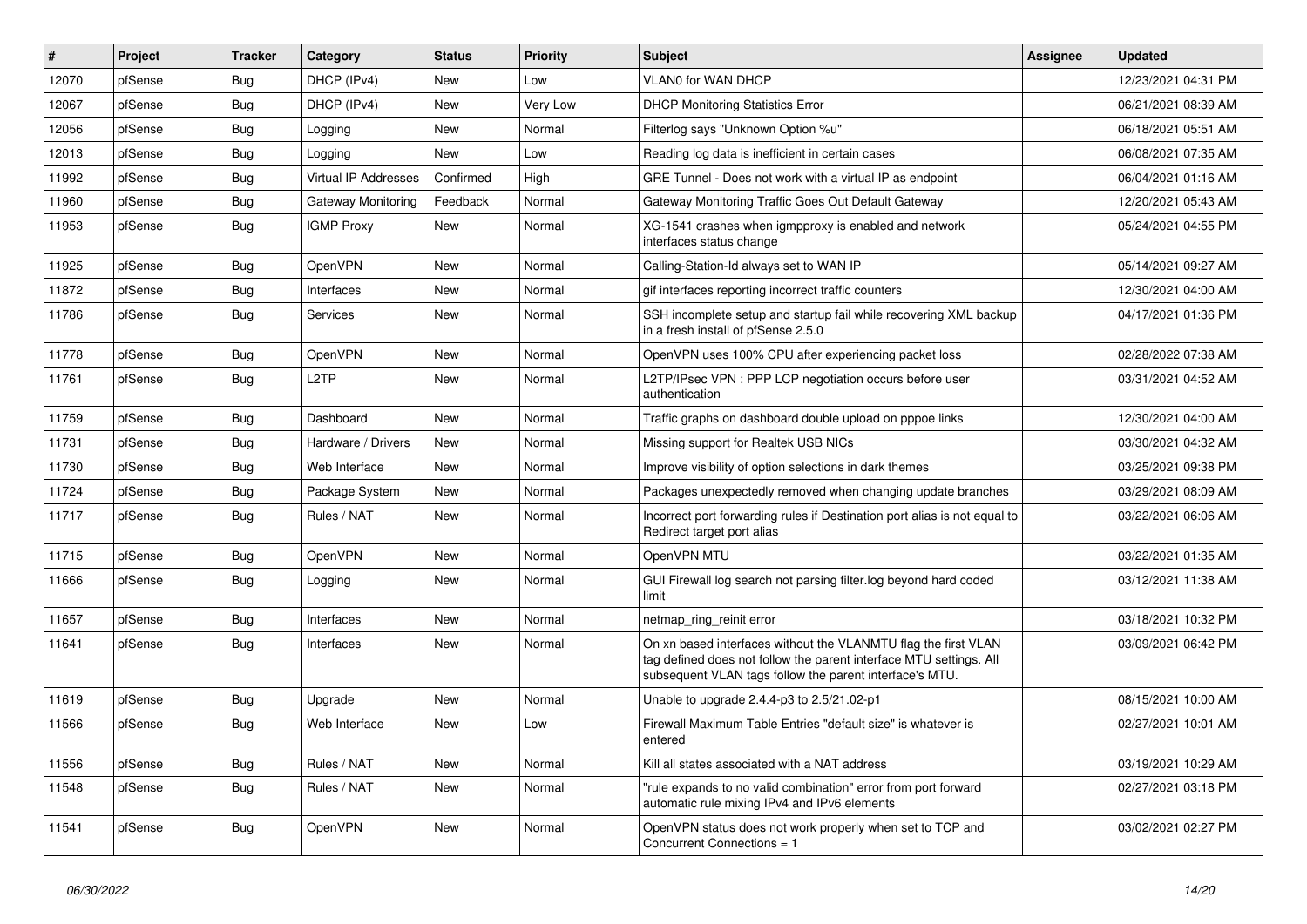| #     | Project | <b>Tracker</b> | Category                            | <b>Status</b> | <b>Priority</b> | Subject                                                                                      | <b>Assignee</b> | <b>Updated</b>      |
|-------|---------|----------------|-------------------------------------|---------------|-----------------|----------------------------------------------------------------------------------------------|-----------------|---------------------|
| 11503 | pfSense | <b>Bug</b>     | OpenVPN                             | New           | Normal          | Using multiple authentication backends on an OpenVPN server fails                            |                 | 02/23/2021 12:23 PM |
| 11473 | pfSense | Bug            | Web Interface                       | New           | Normal          | System Activity shows invalid data on SG-3100                                                |                 | 02/19/2021 08:12 PM |
| 11430 | pfSense | Bug            | Interfaces                          | New           | Normal          | PHP console spam after Assigning Interfaces                                                  |                 | 10/09/2021 10:37 AM |
| 11429 | pfSense | <b>Bug</b>     | Web Interface                       | New           | Normal          | System Log / Settings form activates "Reset Log Files" button on<br>enter                    |                 | 10/28/2021 01:35 PM |
| 11418 | pfSense | Bug            | <b>IPsec</b>                        | New           | Very Low        | 'NAT-T: Force' is broken for IPv6 IPsec                                                      |                 | 02/16/2021 08:25 AM |
| 11412 | pfSense | Bug            | Interfaces                          | New           | Normal          | LLDPD Package Doesn't Work with Switchports                                                  |                 | 02/12/2021 08:12 PM |
| 11363 | pfSense | Bug            | Installer                           | New           | Normal          | Clean Install 2.5.0 fails due to hardware incompability                                      |                 | 02/04/2021 11:06 AM |
| 11335 | pfSense | Bug            | Interfaces                          | New           | Normal          | Spoofing the MAC on a LAGG interface does not work for some NIC<br>types.                    |                 | 01/29/2021 09:10 AM |
| 11268 | pfSense | Bug            | Web Interface                       | New           | Normal          | Cookie named 'id' prevents Edit form fields being set properly                               |                 | 09/03/2021 06:16 AM |
| 11232 | pfSense | <b>Bug</b>     | <b>Operating System</b>             | New           | Normal          | Fix pfSense fsync                                                                            |                 | 01/08/2021 08:53 AM |
| 11203 | pfSense | Bug            | Certificates                        | New           | Normal          | certificate manager very slow                                                                |                 | 12/31/2020 11:57 AM |
| 11192 | pfSense | <b>Bug</b>     | <b>Traffic Shaper</b><br>(Limiters) | Feedback      | Normal          | Using Limiters causes out of order packets within one TCP or UDP<br>flow                     |                 | 01/06/2021 12:09 AM |
| 11184 | pfSense | Bug            | FreeBSD                             | <b>New</b>    | Normal          | PF: State policy cannot be configurable                                                      |                 | 02/09/2021 02:43 AM |
| 11177 | pfSense | Bug            | <b>Dynamic DNS</b>                  | New           | Normal          | DDNSv6 not using Check IP Services                                                           |                 | 12/21/2020 05:02 AM |
| 11174 | pfSense | Bug            | <b>Traffic Shaper</b><br>(ALTQ)     | Feedback      | Normal          | Incorrect traffic shaping on pppoe interface                                                 |                 | 12/21/2020 11:21 PM |
| 11149 | pfSense | Bug            | <b>DHCP Relay</b>                   | <b>New</b>    | Normal          | DHCP relay won't start with DHCP server behind gateway                                       |                 | 03/22/2021 05:13 AM |
| 11147 | pfSense | Bug            | Dynamic DNS                         | <b>New</b>    | Normal          | Domeneshop DynDNS IPv4 and IPv6                                                              |                 | 12/09/2020 11:47 PM |
| 11110 | pfSense | <b>Bug</b>     | Backup / Restore                    | New           | Normal          | Backup file should be checked before restoring a specific area                               |                 | 12/05/2020 02:50 PM |
| 11093 | pfSense | Bug            | Wireless                            | New           | Low             | ral(4) driver non-functional in arm64                                                        |                 | 11/21/2020 10:45 AM |
| 10980 | pfSense | <b>Bug</b>     | <b>Operating System</b>             | New           | Normal          | rc.local is executed at login by rc.initial, and not at boot time.                           |                 | 10/19/2020 09:39 AM |
| 10959 | pfSense | Bug            | <b>Traffic Graphs</b>               | Feedback      | Low             | Traffic graph stopped on interface used via netmap                                           |                 | 02/22/2021 02:57 AM |
| 10952 | pfSense | <b>Bug</b>     | Rules / NAT                         | New           | Low             | Inconsistency in Subnet Defaults Between Firewall Rules and<br>Interface Address Assignments |                 | 10/09/2020 12:50 PM |
| 10833 | pfSense | <b>Bug</b>     | Configuration<br>Backend            | New           | Normal          | unbound exits on configuration error when link status flaps on LAN<br>interface              |                 | 08/13/2020 11:53 PM |
| 10822 | pfSense | Bug            | DHCP (IPv6)                         | New           | Normal          | Deprecated IPv6 prefix won't be announced as deprecated to clients                           |                 | 08/10/2020 09:23 AM |
| 10765 | pfSense | <b>Bug</b>     | Authentication                      | New           | Normal          | Ampersands in Idap extended query are escaped twice                                          |                 | 09/02/2020 07:55 AM |
| 10729 | pfSense | <b>Bug</b>     | Package System                      | New           | Normal          | Certificate verification failed for pkg.freebsd.org                                          |                 | 07/05/2020 01:12 AM |
| 10726 | pfSense | <b>Bug</b>     | Rules / NAT                         | New           | Normal          | Sticky-connections option is bugged - sticky-address cannot be<br>redefined                  |                 | 11/12/2020 10:12 AM |
| 10715 | pfSense | <b>Bug</b>     | <b>DHCP Relay</b>                   | New           | Normal          | DHCPv6 relay always uses the "first" IPv6 address of an interface                            |                 | 06/29/2020 05:01 AM |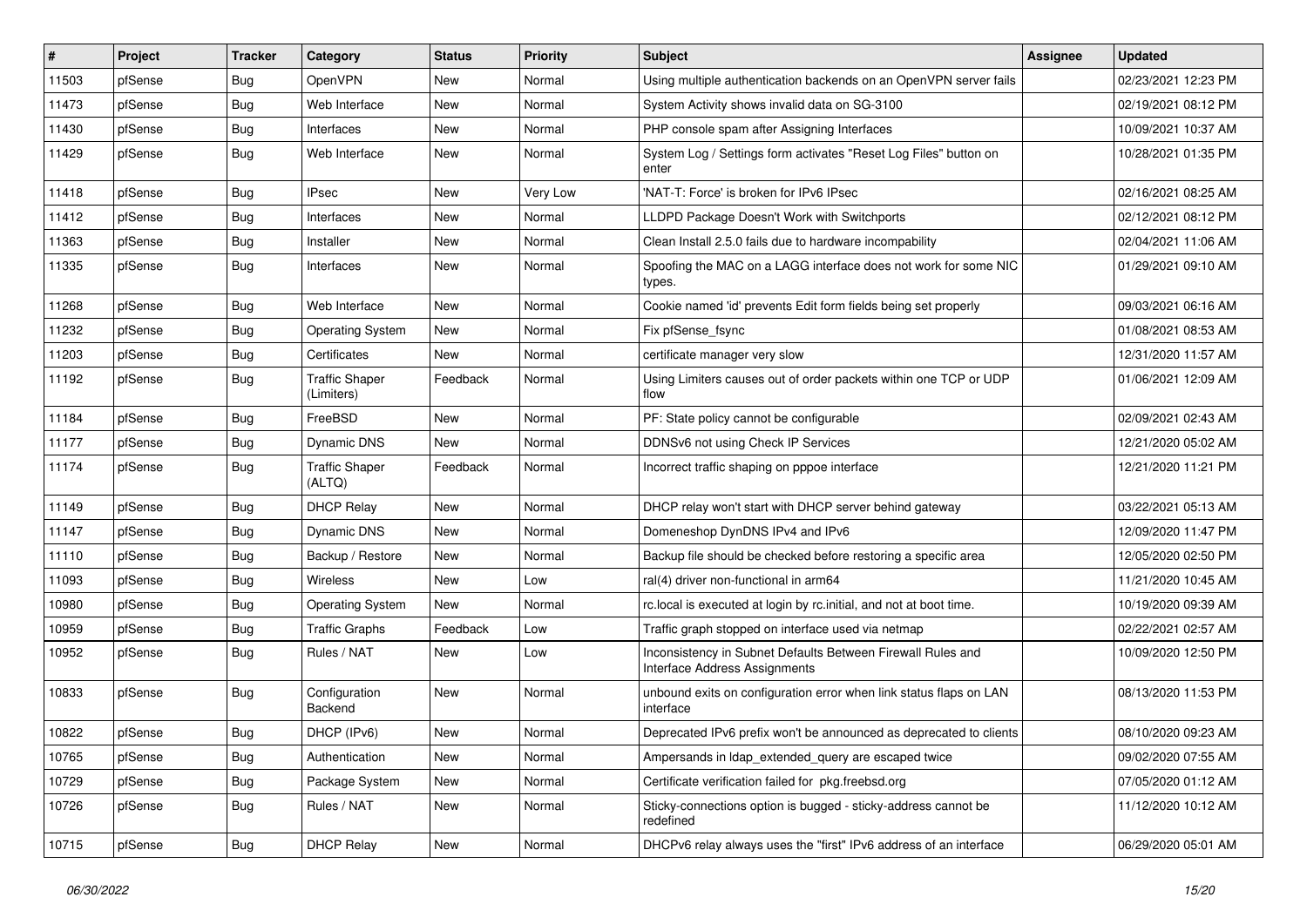| $\sharp$ | <b>Project</b> | <b>Tracker</b> | Category                     | <b>Status</b> | <b>Priority</b> | <b>Subject</b>                                                                                                    | <b>Assignee</b> | <b>Updated</b>      |
|----------|----------------|----------------|------------------------------|---------------|-----------------|-------------------------------------------------------------------------------------------------------------------|-----------------|---------------------|
| 10714    | pfSense        | Bug            | DHCP (IPv6)                  | <b>New</b>    | Normal          | radvd only gives out the prefix of the "first" IPv6 address of an<br>interface                                    |                 | 10/06/2020 01:03 PM |
| 10712    | pfSense        | Bug            | Rules / NAT                  | <b>New</b>    | Normal          | 'default allow LAN IPv6 to any" rule does not work right after boot<br>when using IPv6 PD                         |                 | 06/30/2020 12:17 AM |
| 10701    | pfSense        | <b>Bug</b>     | Web Interface                | <b>New</b>    | Very Low        | Firewall Log too wide with Rule Description Column                                                                |                 | 06/25/2020 07:36 AM |
| 10690    | pfSense        | <b>Bug</b>     | Installer                    | New           | Low             | Not possible to make UFS install on ZFS formatted drive                                                           |                 | 04/21/2022 12:39 PM |
| 10671    | pfSense        | Bug            | <b>Operating System</b>      | <b>New</b>    | Normal          | pfsense 2.4.5 1 does not boot on Gen2 2012R2 HyperV VM                                                            |                 | 05/09/2021 06:39 AM |
| 10624    | pfSense        | Bug            | <b>DNS Resolver</b>          | <b>New</b>    | Normal          | Unbound configuration memory leak with python module $+$ register<br><b>DHCP</b> leases active                    |                 | 02/26/2021 10:27 AM |
| 10584    | pfSense        | <b>Bug</b>     | Hardware / Drivers           | <b>New</b>    | Normal          | SG-3100 with M.2: shutdown instead of reboot                                                                      |                 | 07/21/2020 03:08 AM |
| 10577    | pfSense        | Bug            | Hardware / Drivers           | Feedback      | Normal          | intel x553 (c3000 chipset) loading x520 driver                                                                    |                 | 05/28/2020 03:59 AM |
| 10544    | pfSense        | <b>Bug</b>     | User Manager /<br>Privileges | <b>New</b>    | Normal          | It's not possible to add a user to group operator using the gui                                                   |                 | 04/21/2022 12:39 PM |
| 10530    | pfSense        | Bug            | Upgrade                      | <b>New</b>    | Normal          | Convert config version to be based on product version                                                             |                 | 04/21/2022 12:39 PM |
| 10513    | pfSense        | <b>Bug</b>     | Rules / NAT                  | <b>New</b>    | Normal          | State issues with policy routing and HA failover                                                                  |                 | 04/21/2022 12:39 PM |
| 10493    | pfSense        | <b>Bug</b>     | <b>IPsec</b>                 | New           | Normal          | filter get vpns list() issues                                                                                     |                 | 05/06/2020 01:07 AM |
| 10352    | pfSense        | Bug            | Authentication               | <b>New</b>    | Very Low        | RADIUS authentication fails with MSCHAPv1 or MSCHAPv2 when<br>passwords contain international characters          |                 | 06/20/2022 04:04 PM |
| 10342    | pfSense        | <b>Bug</b>     | <b>DNS Resolver</b>          | New           | Normal          | Unbound domain overrides stop resolving periodically. They only<br>resume after the service has been restarted.   |                 | 03/13/2020 10:35 AM |
| 10325    | pfSense        | Bug            | <b>Notifications</b>         | <b>New</b>    | Normal          | System/Advanced/Notifications/E-Mail - SMTP Notification E-Mail<br>auth password Unexpected Bahaviour             |                 | 10/30/2020 08:17 AM |
| 10311    | pfSense        | Bug            | OpenVPN                      | <b>New</b>    | Normal          | Too low net.link.ifgmaxlen causes packet drop under load when<br>using OpenVPN inside bridge interface under load |                 | 08/10/2021 03:10 AM |
| 10310    | pfSense        | <b>Bug</b>     | Upgrade                      | <b>New</b>    | Normal          | Systems with low RAM and several packages may temporarily fail<br>to load large tables after an upgrade           |                 | 03/03/2020 07:55 AM |
| 10277    | pfSense        | Bug            | Web Interface                | <b>New</b>    | Normal          | Sorting the log entries does not use year value                                                                   |                 | 02/24/2020 07:46 AM |
| 10271    | pfSense        | Bug            | Web Interface                | <b>New</b>    | Normal          | Large number of VLAN/LANs make "Interfaces" menu hard to<br>access                                                |                 | 02/20/2020 04:46 AM |
| 10150    | pfSense        | Bug            | <b>IGMP Proxy</b>            | <b>New</b>    | Normal          | IGMP Proxy does not scale to hundreds of streams                                                                  |                 | 01/03/2020 02:56 AM |
| 10143    | pfSense        | Bug            | <b>DNS Resolver</b>          | <b>New</b>    | Normal          | System hostname DNS entry is assigned to the wrong IP on<br>multi-wan setups                                      |                 | 12/31/2019 02:33 PM |
| 10000    | pfSense        | <b>Bug</b>     | Dynamic DNS                  | <b>New</b>    | Normal          | Azure Dynamic DNS A and AAAA Records for Apex Zone                                                                |                 | 03/31/2020 09:03 AM |
| 9887     | pfSense        | <b>Bug</b>     | Rules / NAT                  | New           | Low             | Rule separator positions change when deleting multiple rules                                                      |                 | 06/28/2022 12:01 PM |
| 9837     | pfSense        | Bug            | Interfaces                   | <b>New</b>    | Very Low        | ipv6 is not completely disabled on the interfaces                                                                 |                 | 10/24/2019 01:16 AM |
| 9805     | pfSense        | Bug            | Dynamic DNS                  | <b>New</b>    | Normal          | dynDNS cloudflare multiple entries                                                                                |                 | 10/02/2019 04:51 PM |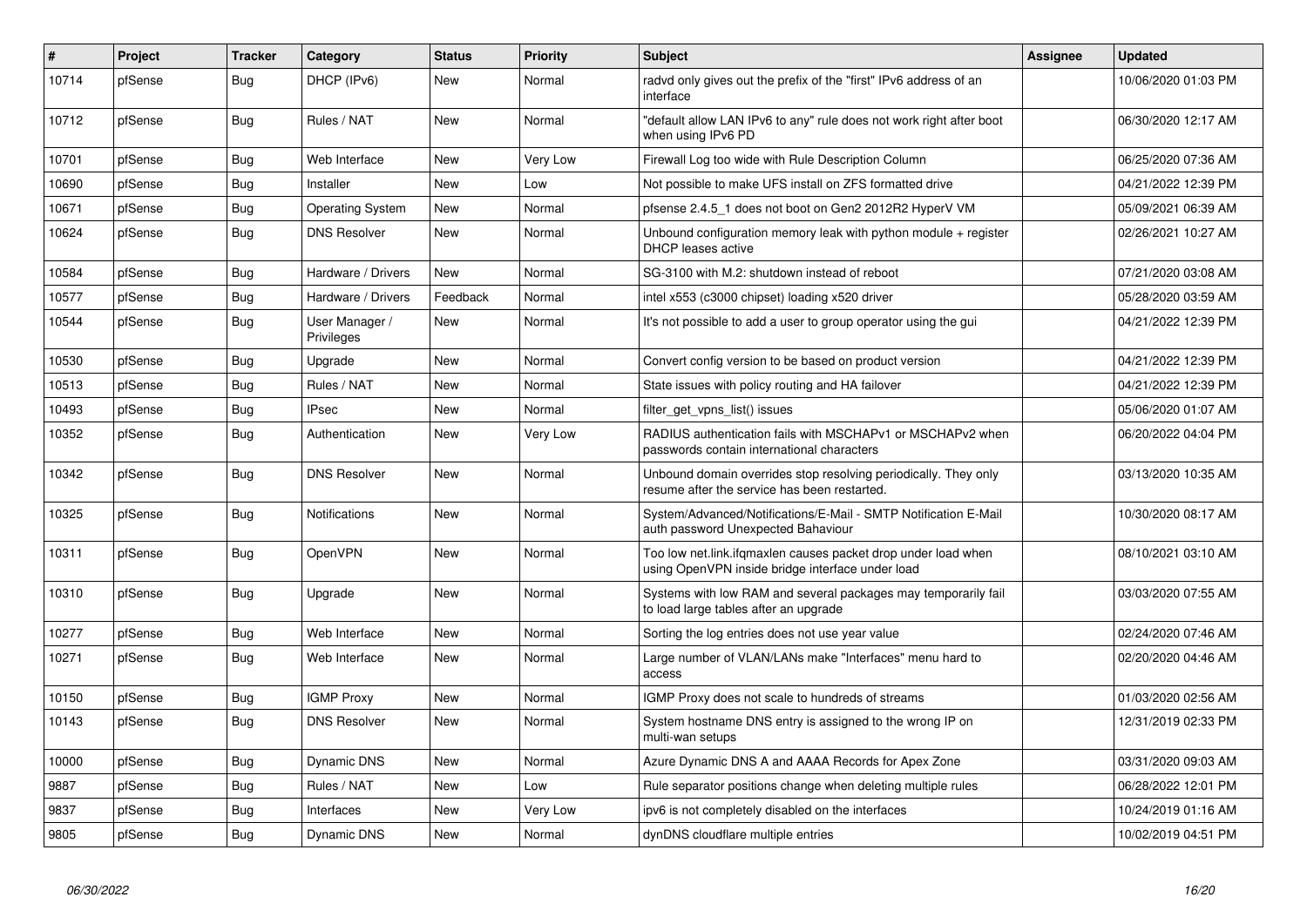| $\pmb{\#}$ | Project | <b>Tracker</b> | Category                     | <b>Status</b> | <b>Priority</b> | <b>Subject</b>                                                                                                       | <b>Assignee</b> | <b>Updated</b>      |
|------------|---------|----------------|------------------------------|---------------|-----------------|----------------------------------------------------------------------------------------------------------------------|-----------------|---------------------|
| 9755       | pfSense | Bug            | Package System               | <b>New</b>    | Very Low        | package description wrong link<br>https://www.freshports.org/security/openvpn-client-export                          |                 | 09/13/2019 07:22 AM |
| 9737       | pfSense | <b>Bug</b>     | <b>Traffic Graphs</b>        | <b>New</b>    | Normal          | traffic-graphs.js shows incorrect units inside the chart                                                             |                 | 09/09/2019 06:35 AM |
| 9698       | pfSense | <b>Bug</b>     | <b>RRD Graphs</b>            | <b>New</b>    | Normal          | Monitoring graphs do not retain state after auto-refresh                                                             |                 | 08/26/2019 02:09 AM |
| 9690       | pfSense | Bug            | Interfaces                   | <b>New</b>    | Normal          | Ethernet flow control should be disabled by default                                                                  |                 | 08/19/2019 06:45 PM |
| 9677       | pfSense | Bug            | Dashboard                    | New           | Normal          | Dashboard hangs when widget needs data from a remote host<br>which is down                                           |                 | 08/13/2019 09:15 AM |
| 9664       | pfSense | Bug            | <b>Dynamic DNS</b>           | <b>New</b>    | Normal          | DynDNS and Dual-wan problem with CloudFlare (works with No-Ip)                                                       |                 | 08/03/2019 10:00 AM |
| 9654       | pfSense | Bug            | <b>DNS Resolver</b>          | <b>New</b>    | Normal          | After reboot, the DNS resolver must be restarted before it will<br>advertise the ipv6 DNS address of the router.     |                 | 11/20/2020 03:12 AM |
| 9650       | pfSense | <b>Bug</b>     | Gateways                     | <b>New</b>    | Normal          | IPv6 connection drops (ir-)regular on Kabelvodafone (German cable<br>ISP)                                            |                 | 07/27/2019 07:14 AM |
| 9626       | pfSense | Bug            | Web Interface                | <b>New</b>    | Normal          | When deny write permission is assigned to a user, there is no error<br>feedback if the user tries to write something |                 | 06/25/2022 05:41 PM |
| 9585       | pfSense | <b>Bug</b>     | Interfaces                   | <b>New</b>    | Normal          | 6RD: Unable to reach hosts on within same 6rd-domain                                                                 |                 | 08/14/2019 02:39 PM |
| 9566       | pfSense | <b>Bug</b>     | Traffic Graphs               | <b>New</b>    | Normal          | Traffic graph displays traffic incorrectly                                                                           |                 | 11/18/2019 07:54 AM |
| 9504       | pfSense | Bug            | <b>Dynamic DNS</b>           | <b>New</b>    | Normal          | Multiple Dynamic DNS update notifications for the same interface,<br>not differentiated by the hostname              |                 | 05/07/2019 07:46 AM |
| 9485       | pfSense | <b>Bug</b>     | User Manager /<br>Privileges | <b>New</b>    | Normal          | password match error on system usermanager causes Group<br>membership to be reset.                                   |                 | 04/26/2019 08:52 AM |
| 9453       | pfSense | <b>Bug</b>     | <b>LAGG Interfaces</b>       | <b>New</b>    | Normal          | VLAN Interfaces on LAGG get orphaned at boot                                                                         |                 | 08/21/2019 11:16 AM |
| 9384       | pfSense | <b>Bug</b>     | Interfaces                   | Confirmed     | Normal          | devd putting "\$" before variable contents when using single quotes                                                  |                 | 04/21/2022 12:39 PM |
| 9353       | pfSense | <b>Bug</b>     | Dashboard                    | New           | Low             | PHPSession errors from limited access to dashboard and widgets                                                       |                 | 10/06/2020 09:31 AM |
| 9344       | pfSense | Bug            | Translations                 | <b>New</b>    | Normal          | OpenVPN click NCP Algorithms will always go to DH Parameters<br>website(in Chinese-Taiwan)                           |                 | 10/21/2021 03:48 AM |
| 9343       | pfSense | <b>Bug</b>     | DHCP (IPv4)                  | <b>New</b>    | Normal          | diag_arp.php times out with large DHCPD leases table                                                                 |                 | 08/14/2019 01:19 PM |
| 9338       | pfSense | <b>Bug</b>     | <b>IGMP Proxy</b>            | <b>New</b>    | Normal          | igmpproxy ignoring downstream vlan interface                                                                         |                 | 02/22/2019 03:48 AM |
| 9295       | pfSense | <b>Bug</b>     | PPPoE Server                 | New           | Very High       | IPv6 PD does not work with PPPOE (Server & Client)                                                                   |                 | 05/15/2022 10:53 AM |
| 9241       | pfSense | <b>Bug</b>     | Interfaces                   | New           | Normal          | Ethernet link cycles up/down if "auto-negotiate" is explicitly selected<br>in interface configuration                |                 | 12/31/2018 08:36 PM |
| 9192       | pfSense | <b>Bug</b>     | <b>PPP</b> Interfaces        | <b>New</b>    | Normal          | PPPoE daemon selects wrong interface                                                                                 |                 | 08/20/2019 10:05 AM |
| 9183       | pfSense | Bug            | <b>LAGG Interfaces</b>       | New           | Very Low        | OpenVPN Lagg Interface not working after restart or new start                                                        |                 | 08/21/2019 11:17 AM |
| 9179       | pfSense | Bug            | <b>NAT Reflection</b>        | <b>New</b>    | Normal          | NAT reflection fix implemented for #8604 is causing WebUI and<br>XMLRPC to fail on slave                             |                 | 03/27/2020 08:01 PM |
| 9167       | pfSense | Bug            | Rules / NAT                  | <b>New</b>    | Normal          | Some Important ICMPv6 Traffic Not Allowed by Default Rules                                                           |                 | 08/14/2019 01:00 PM |
| 9149       | pfSense | Bug            | Package System               | New           | Low             | Continued issues with /tmp and /var in RAM on 2.4                                                                    |                 | 11/24/2018 11:56 AM |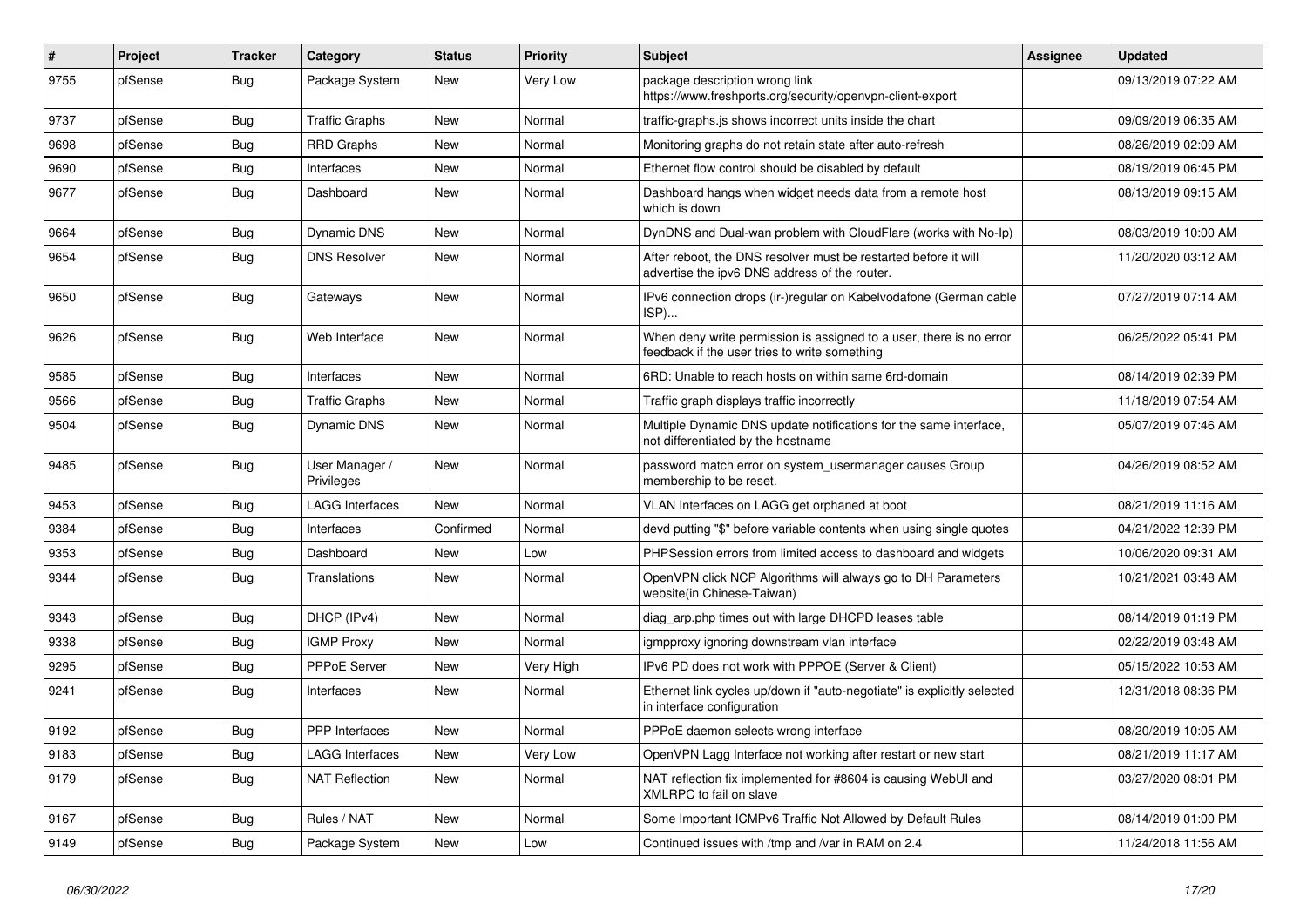| $\sharp$ | Project | <b>Tracker</b> | Category                                        | <b>Status</b> | Priority  | <b>Subject</b>                                                                                                               | <b>Assignee</b> | <b>Updated</b>      |
|----------|---------|----------------|-------------------------------------------------|---------------|-----------|------------------------------------------------------------------------------------------------------------------------------|-----------------|---------------------|
| 9140     | pfSense | Bug            | Logging                                         | New           | Very Low  | Unexpected rule can be displayed when looking up filter log entry<br>with multiple matching rules                            |                 | 08/19/2019 02:56 PM |
| 9136     | pfSense | Bug            | DHCP (IPv6)                                     | <b>New</b>    | High      | IPv6 Tracking Interfaces Lose IPv6 Address in Certain Cases                                                                  |                 | 04/21/2022 12:39 PM |
| 9101     | pfSense | Bug            | <b>Traffic Graphs</b>                           | <b>New</b>    | Normal    | Traffic Graphs/Dashboard Slows Downloads Being Performed by<br>the Same Firefox Browser                                      |                 | 08/21/2019 09:18 AM |
| 9094     | pfSense | <b>Bug</b>     | Hardware / Drivers                              | Assigned      | Normal    | MBT console settings are not forced to video console                                                                         |                 | 11/07/2018 10:23 AM |
| 9087     | pfSense | Bug            | <b>Traffic Graphs</b>                           | New           | Normal    | Traffic Graph Widget Legend Not Updating                                                                                     |                 | 08/14/2019 12:38 PM |
| 9037     | pfSense | <b>Bug</b>     | <b>DNS Resolver</b>                             | <b>New</b>    | Normal    | Unbound not logging to syslog after reboot                                                                                   |                 | 10/12/2018 05:09 AM |
| 9035     | pfSense | Bug            | Rules / NAT                                     | <b>New</b>    | Normal    | Inactive Interfaces are Hidden in Firewall Rules                                                                             |                 | 08/14/2019 12:39 PM |
| 9024     | pfSense | <b>Bug</b>     | <b>Traffic Shaper</b><br>(Limiters)             | Feedback      | Normal    | Ping packet loss under load when using limiters                                                                              |                 | 05/12/2022 11:55 AM |
| 8963     | pfSense | Bug            | <b>Traffic Shaper</b><br>(Limiters)             | <b>New</b>    | Normal    | 2.4.4 Limiters don't work after CARP fail-over                                                                               |                 | 12/10/2018 06:40 AM |
| 8882     | pfSense | Bug            | Interfaces                                      | Incomplete    | Normal    | Interface assignments lost on reboot                                                                                         |                 | 02/17/2022 02:24 PM |
| 8846     | pfSense | <b>Bug</b>     | Gateways                                        | <b>New</b>    | Low       | Misleading gateway error message adding/editing static routes<br>using a disabled interface                                  |                 | 08/21/2019 11:29 AM |
| 8831     | pfSense | Bug            | <b>IPv6 Router</b><br>Advertisements<br>(RADVD) | <b>New</b>    | Very High | Radvd causes latency spikes                                                                                                  |                 | 04/19/2021 04:51 AM |
| 8820     | pfSense | <b>Bug</b>     | Rules / NAT                                     | <b>New</b>    | Low       | System/Advanced/Misc - "Do not kill connections when schedule<br>expires" UN-checked still leaves existing connections open. |                 | 07/28/2020 10:59 AM |
| 8804     | pfSense | Bug            | <b>PPP</b> Interfaces                           | <b>New</b>    | Normal    | Netgate SG-1000 PPPoE Keepalives not prioritized, internet drops                                                             |                 | 08/20/2019 10:06 AM |
| 8770     | pfSense | <b>Bug</b>     | Interfaces                                      | <b>New</b>    | Normal    | QinQ interfaces always show as active                                                                                        |                 | 02/01/2020 09:47 AM |
| 8711     | pfSense | Bug            | <b>IGMP Proxy</b>                               | <b>New</b>    | Normal    | igmpproxy with PPPoE Interfaces                                                                                              |                 | 07/28/2018 09:21 AM |
| 8686     | pfSense | Bug            | <b>IPsec</b>                                    | <b>New</b>    | Normal    | IPsec VTI: Assigned interface firewall rules are never parsed                                                                |                 | 02/10/2021 12:15 PM |
| 8614     | pfSense | <b>Bug</b>     | DHCP (IPv4)                                     | <b>New</b>    | Normal    | Cannot remove Additional BOOTP/DHCP Options                                                                                  |                 | 08/21/2019 09:15 AM |
| 8576     | pfSense | Bug            | Rules / NAT                                     | Feedback      | Low       | pfSense stops passing traffic after some time when using Outbound<br>NAT pool w/ Sticky Address                              |                 | 10/28/2021 01:47 PM |
| 8570     | pfSense | <b>Bug</b>     | <b>XML Parser</b>                               | <b>New</b>    | Normal    | Empty (dn)shaper config gets populated with newline                                                                          |                 | 08/20/2019 02:45 PM |
| 8567     | pfSense | Bug            | CARP                                            | <b>New</b>    | Normal    | Using IPv6 VIP alias for services may affect CARP IPv6 VIP work                                                              |                 | 06/12/2018 01:26 PM |
| 8566     | pfSense | Bug            | CARP                                            | <b>New</b>    | Normal    | Wrong IPv6 source in NS request in case using of IPv6 alias                                                                  |                 | 06/12/2018 01:26 PM |
| 8526     | pfSense | Bug            | Interfaces                                      | <b>New</b>    | Normal    | DHCP client ignores server replies when 802.1q tagging is used                                                               |                 | 08/14/2019 10:52 AM |
| 8512     | pfSense | <b>Bug</b>     | <b>PPP</b> Interfaces                           | <b>New</b>    | Normal    | PPPoE reconnect fails after interface flap                                                                                   |                 | 08/20/2019 10:06 AM |
| 8502     | pfSense | Bug            | Web Interface                                   | Confirmed     | Low       | main (top) menu items do not drop down in some cases                                                                         |                 | 07/06/2020 02:39 PM |
| 8500     | pfSense | Bug            | Dynamic DNS                                     | <b>New</b>    | Low       | Incorrect categorization of status/info messages from phpDynDNS                                                              |                 | 08/16/2019 12:50 PM |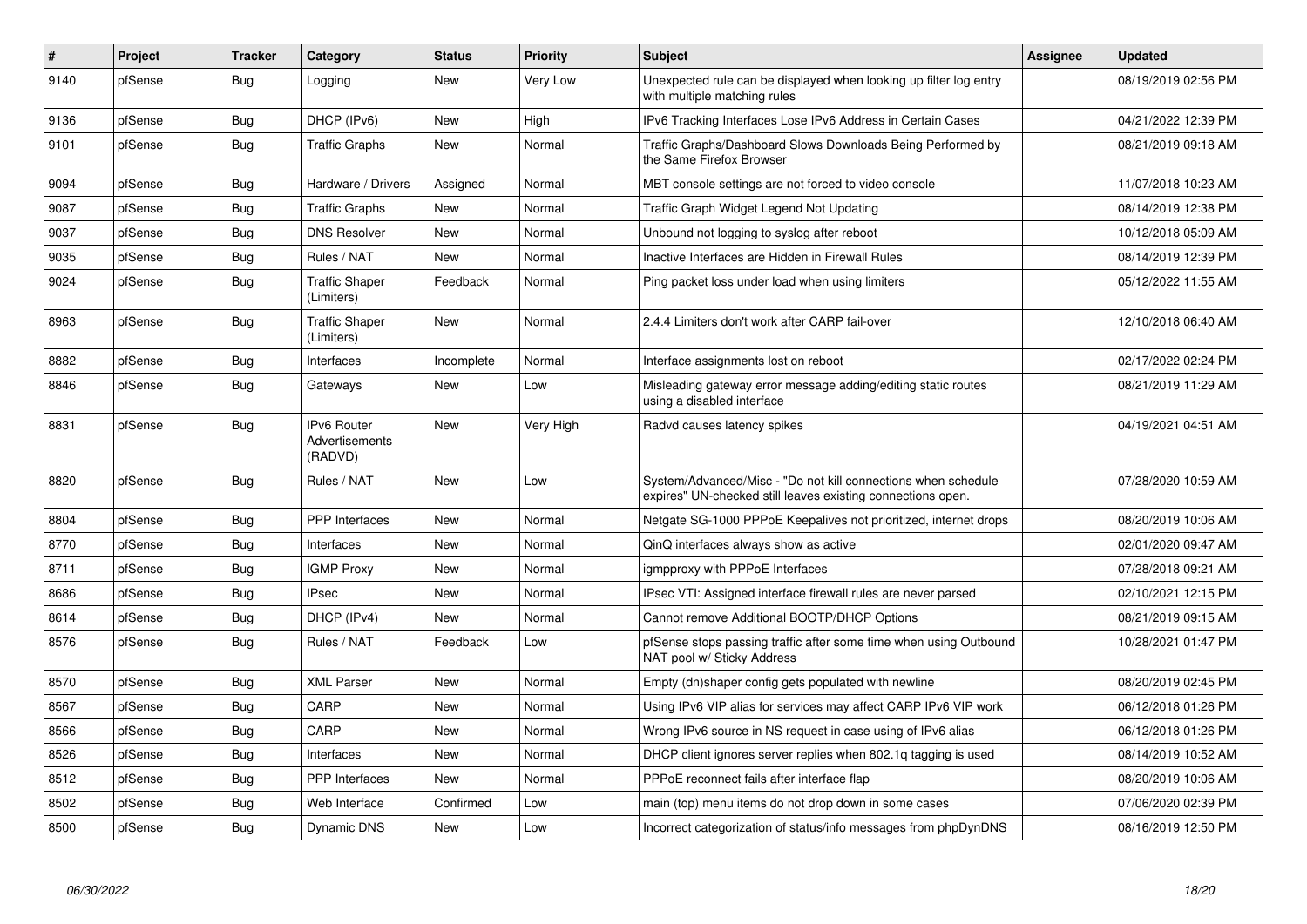| #    | Project | <b>Tracker</b> | Category                        | <b>Status</b> | <b>Priority</b> | <b>Subject</b>                                                                                                                                                                | <b>Assignee</b> | <b>Updated</b>      |
|------|---------|----------------|---------------------------------|---------------|-----------------|-------------------------------------------------------------------------------------------------------------------------------------------------------------------------------|-----------------|---------------------|
| 8464 | pfSense | Bug            | Wireless                        | New           | Very Low        | Wireless USB card does not connect to WiFi automatically after<br>reboot/halt                                                                                                 |                 | 06/19/2020 03:44 AM |
| 8435 | pfSense | Bug            | Interfaces                      | New           | Normal          | DHCPv6 unusable in certain circumstances (US AT&T Fiber, etc.)                                                                                                                |                 | 08/14/2019 10:52 AM |
| 8432 | pfSense | Bug            | <b>Dynamic DNS</b>              | New           | Normal          | Dynamic DNS Client gives an error that it can't find IPv6 address<br>when WAN interface is a LAGG                                                                             |                 | 09/17/2020 05:23 AM |
| 8419 | pfSense | Bug            | Web Interface                   | New           | Normal          | webgui, when menubar is fixed to the top of the screen, the last<br>items of long menus cannot be seen/used.                                                                  |                 | 07/19/2018 03:10 PM |
| 8406 | pfSense | <b>Bug</b>     | <b>Dynamic DNS</b>              | New           | Normal          | DDNS IPV6 Cloudflare Client does not detect PPOE address                                                                                                                      |                 | 03/31/2018 11:56 AM |
| 8401 | pfSense | <b>Bug</b>     | Installer                       | New           | Normal          | Issues related to keys representing alphabetic characters specific to<br>Scandinavian languages and to some other keys.                                                       |                 | 03/30/2018 11:06 AM |
| 8343 | pfSense | Bug            | Gateways                        | New           | Normal          | Gateway Routes (Default Routes) not removed in Kernel when<br>removed from GUI                                                                                                |                 | 05/14/2020 01:22 AM |
| 8335 | pfSense | <b>Bug</b>     | <b>LAGG Interfaces</b>          | <b>New</b>    | Normal          | System hang with LACP downlink to UniFi switch                                                                                                                                |                 | 08/21/2019 11:18 AM |
| 8325 | pfSense | <b>Bug</b>     | UPnP/NAT-PMP                    | New           | Normal          | UPnP not available for pppoe-Clients                                                                                                                                          |                 | 11/15/2020 10:33 AM |
| 8313 | pfSense | <b>Bug</b>     | <b>Notifications</b>            | New           | Normal          | STARTTLS auto detection not working                                                                                                                                           |                 | 04/21/2022 12:39 PM |
| 8285 | pfSense | <b>Bug</b>     | Web Interface                   | New           | Normal          | Actions on stale data may result in catastrophic results                                                                                                                      |                 | 01/16/2018 08:08 PM |
| 8263 | pfSense | <b>Bug</b>     | <b>Traffic Shaper</b><br>(ALTQ) | New           | Normal          | Cannot create a nonlinear `Link Share` service curve because of:<br>"the sum of the child bandwidth higher than parent"                                                       |                 | 11/05/2020 07:31 AM |
| 8233 | pfSense | Bug            | <b>NAT Reflection</b>           | New           | Very Low        | NAT reflection back to originating host broken when using<br><b>FQDN-based IP aliases</b>                                                                                     |                 | 08/21/2019 10:53 AM |
| 8207 | pfSense | <b>Bug</b>     | <b>Operating System</b>         | New           | Normal          | 2.4 cannot boot as a Xen VM with more than 7 NICs                                                                                                                             |                 | 06/25/2022 05:42 PM |
| 8177 | pfSense | Bug            | Package System                  | New           | Normal          | "/xsl/package.xsl" is referenced in package XML files but not on<br>the firewall                                                                                              |                 | 08/14/2019 09:56 AM |
| 8176 | pfSense | <b>Bug</b>     | Package System                  | New           | Normal          | /schema/packages.dtd -- referenced in *xml, but missing?                                                                                                                      |                 | 12/09/2017 06:52 PM |
| 8158 | pfSense | Bug            | Interfaces                      | New           | High            | IPv6 Track Interface issue with more than one WAN-Gateway and a<br>number of internal interfaces at least track interface from one<br>interface does not work on regular base |                 | 12/03/2017 09:00 AM |
| 8157 | pfSense | Bug            | Dashboard                       | New           | Very Low        | Traffic Graph clutter from time to time                                                                                                                                       |                 | 12/03/2017 06:40 AM |
| 8130 | pfSense | <b>Bug</b>     | <b>Traffic Graphs</b>           | New           | Normal          | Status - Monitoring - Area chart displays traffic data differently than<br>Line or Bar charts                                                                                 |                 | 11/26/2017 01:40 PM |
| 8122 | pfSense | <b>Bug</b>     | OpenVPN                         | New           | Normal          | openvpn client is unable to use OTP (temporary) passwords                                                                                                                     |                 | 04/16/2018 09:28 AM |
| 8113 | pfSense | <b>Bug</b>     | Interfaces                      | New           | Normal          | MTU setting on bridge, openvpn clients ignored                                                                                                                                |                 | 12/31/2021 05:55 PM |
| 8095 | pfSense | <b>Bug</b>     | Translations                    | New           | Normal          | Unescaped simple quotes break JavaScript features when the<br>French translation is enabled                                                                                   |                 | 08/21/2019 09:06 AM |
| 8089 | pfSense | <b>Bug</b>     | Interfaces                      | New           | High            | VLAN page breaks after config restore to new hardware.                                                                                                                        |                 | 11/21/2017 01:38 PM |
| 8087 | pfSense | <b>Bug</b>     | Authentication                  | New           | Normal          | Provide Calling-Station-ID to RADIUS backed VPN connections                                                                                                                   |                 | 06/06/2020 05:36 AM |
| 8076 | pfSense | <b>Bug</b>     | Backup / Restore                | New           | Normal          | User can easily apply an unusable interface configuration after<br>restore                                                                                                    |                 | 08/14/2019 10:52 AM |